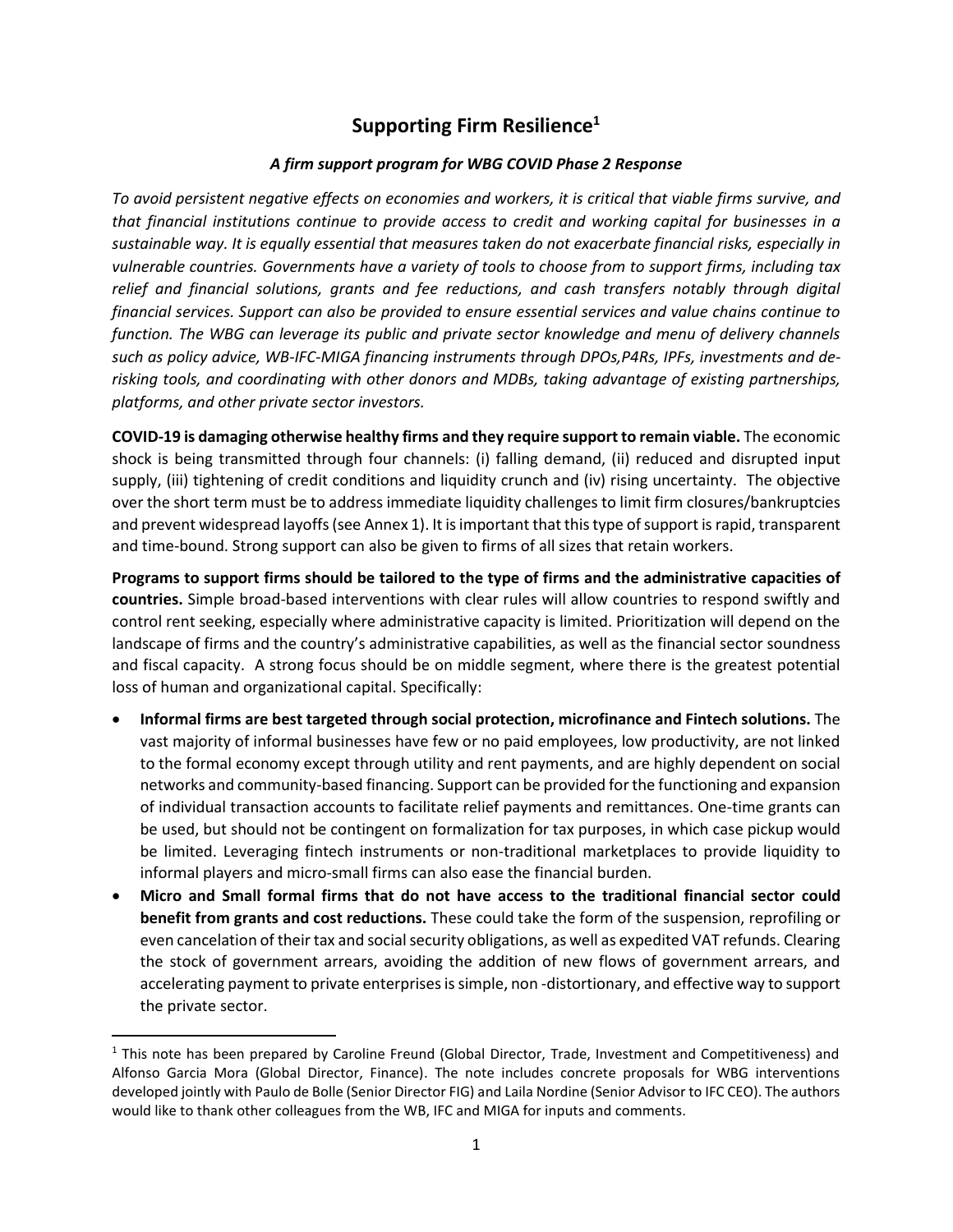- **There are additional options for SMEs that have access to the financial sector and are integrated into the economy through value chains.** Larger firms can be encouraged to support MSMEs along their supply chain, e.g. through supplier finance. It may be possible support to them in the form of credit guarantees, linked to corporate taxes paid in the previous year. Factoring and private equity fund investees are additional options. Import tariffs can be reduced or delayed.
- **Large firms also play an important role in generating high productivity employment, including in key sectors that typically are export oriented.** For those firms, a wider range of instruments are available, including: extraordinary policies to provide liquidity support, guarantees, trade finance, factoring, capital markets solutions, tax credits or concessional lending.
- **For countries with a large share of employment in state-owned enterprises, the government can serve as a guarantor of financial obligations of these enterprises**. Support can be made conditional on transparency and measures to strengthen SOE corporate governance.

**Critical value chains will be needed throughout lockdowns,** including transport and logistics, food markets, pharmacies and other health care services. Yet food value chains are being disrupted because workers cannot harvest crops, farmers cannot transport goods to market, or traditional markets are closed. To maintain these and other essential services, business models can be adapted to operate with social distancing and good health practices, and use technology (fintech, e-commerce) to limit face-toface contact. Support to large private firms and SOEs may be necessary to maintain these value chains.

**In designing and implementing programs, fiscal sustainability and financial sector stability will need to be considered, especially in countries with pre-existing vulnerabilities.** With corporate and government debt at record levels, the tight interlinkages between sovereigns, banks, and the corporate sector in some countries may give rise to adverse feedback loops which could be exacerbated by the consequences of the pandemic. For many countries there are significant challenges, including: (a) very limited fiscal capacity to absorb losses and articulate active polices to provide financial support to the private sector; (b) historical high levels of non-financial corporate debt that in many cases will need to be restructured, requiring strong legal and institutional framework for insolvency and debtor/creditor rights; (c) mounting liquidity pressures (especially in those countries that do not have the fiscal, monetary and financial capacity to articulate liquidity facilities like Advanced Economies have done); and (d) asset quality deterioration that can adversely interact and lead to (individual and systemic) insolvency problems. Non-Bank Financial Institutions (NBFIs), and especially Microfinance Institutions, which play a relevant role to serve the most underserved segments of the population and private sector, are particularly vulnerable in many countries and require targeted public and private sector solutions.

**Easing financial conditions and exercising some regulatory forbearance might be necessary as long as conditions remain difficult, though this is likely to have important negative implications on the stability of the financial sector in the medium term that needs to be assessed**. Many financial sector regulators may decide to take unprecedented regulatory forbearance decisions to relief borrowers financial constraints. These will need to be designed carefully to avoid increasing financial risk, especially in those systems that are already vulnerable, with decisions that are extraordinary, time bound, transparent, based on rigorous risk assessments. Banks should be expected to produce and disclose reliable, frequent, up-to-date, and comparable information regarding loans that have benefitted from borrower relief measures, and take the necessary prudential regulatory measuresin terms of classification and provisions.

**As mobility restrictions are eased, policies should be refocused towards supporting growth-oriented enterprises, promoting reallocation of resources to more efficient companies, restructuring firms and**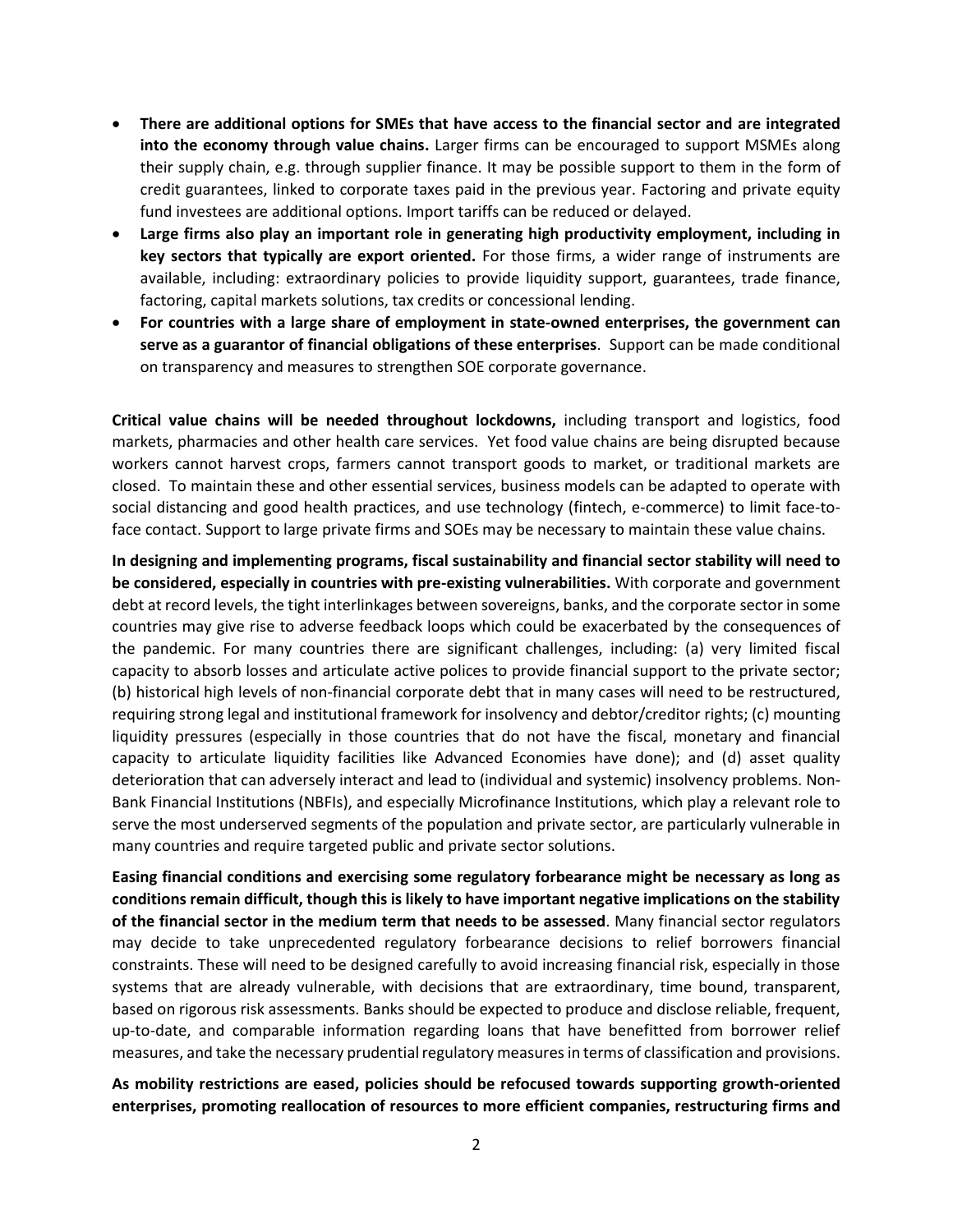**avoiding measures that risk propping up zombie firms(see Annex 2).** In this period, many firms, including both larger corporates and SMEs, will not have escaped the previous phase unscathed and may be facing the risk of insolvency. Moreover, the negative effects on credit markets, supply chains, and worker productivity will dissipate only gradually. There may be a change in consumer behavior, and some firms, especially SMEs, will need support to adjust business models to a different economic environment. Firms in global and local value chains may need assistance in finding new suppliers. The deterioration of firm's balance sheets will affect financial sector decisions and will increase risk aversion parameters when extending new credit.

**Data and analysis will be important to understand firm challenges and improve programs, both public and private.** Tax data and enterprise surveys are being used to understand firm viability and which types of support are most appropriate in different industries. The corporate sector can be characterized in emerging markets using firm-level data from Orbis that record the share of domestic, foreign, and stateowned firms across sectors, as well as their financial positions. To capture the impact of the pandemic on firms, guide government response strategies, and track the recovery process, EFI and DEC are coordinating a series of data collection exercises documenting government support programs and rapid response firm surveys.

# **The WBG has a range of instruments to support firms that can be adjusted and expanded to address current challenges--mostly through DPOs and IPFs guarantees, lines of credit and equity instruments, - -articulated around the following five pillars:**

- 1) Ensure liquidity and support adjustment for viable firms. Emergency measures are needed to address liquidity challenges, reduce layoffs, and avoid firm closures and bankruptcies. These include grants, guarantees, concessional lending, trade finance, increased bank lending, factoring, and tax credits and deferrals. The Bank and IFC can help support the flow of credit to the real economy by providing liquidity support to ailing, but otherwise solvent firms through banks, and NBFIs. Some programs may be targeted toward hard-hit sectors or sub-regions. Programs focused on strategic or highemployment industries, such as transport or tourism, can be leveraged to help firms upgrade for the new economic environment, strengthen value chain linkages, and provide liquidity. It will be important to ensure that IFC and WB design joint interventions to facilitate risk sharing solutions, creates additionality and crowd-in private sector financing and capital. Particularly relevant will be to leverage the formal banking sector, NBFIs and microfinance institutions, with the latter two often not having access to traditional central bank liquidity facilities and needing additional support, including potentially through capital markets instruments *This could be articulated through WB IPFs designed to provide lines of credit and strengthen partial credit guarantees programs, and through IFC credit lines to banks and NBFIs, local currency financing, guarantees and other financial solutions provided directly to the private sector in a manner that leverages public sector and eventually donors' resources.*
- 2) Reduce operating costs and allow regulatory flexibility. To complement financial and regulatory support, temporarily eliminating or reducing the administrative cost on businesses needs to be contemplated, with measures such as temporarily suspending or delaying tax and social security payments and filings, waiving fees for government transactions such as licenses; registrations or permits; helping firms cover wages, rent, and utility costs; reducing or suspending import tariffs; or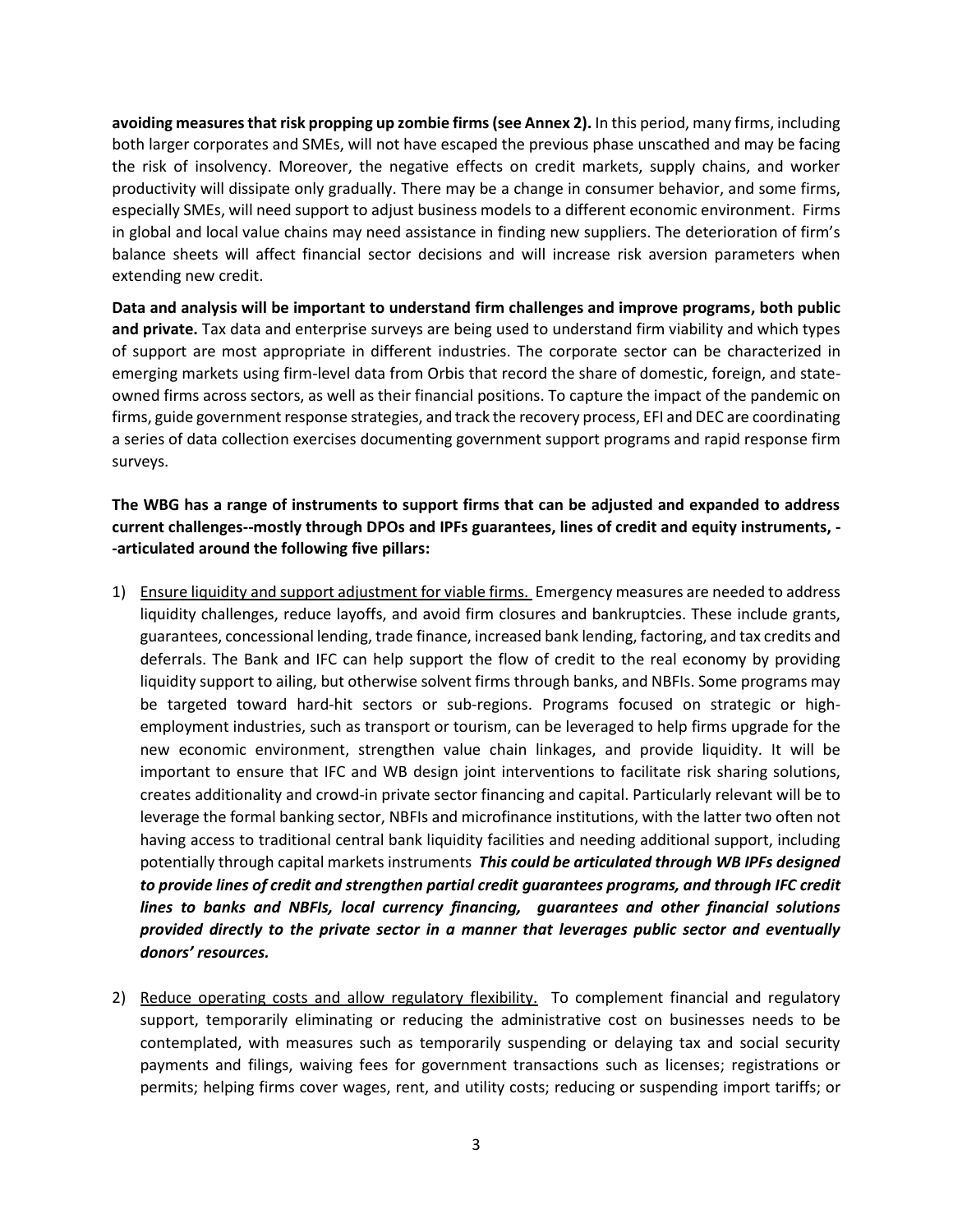automatically extending licenses and permits for the period of the emergency; among others. Emergency periods also allow for greater flexibility concerning licensing and regulation of key professionals such as medical staff, as well as speedier approval for manufacturers of "essential" goods. *This could be articulated through DPOs, P4Rs or IPFs with DLIs based on the achievement of specific objectives together with other financing and liquidity support through the private sector.*

- 3) Enhance the use of financial digital payments. FinTech solutions could be leveraged to improve MSMEs access to financing, offering an unprecedented opportunity to mitigate the impact of COVID-19, especially for those firms without prior accessto the financial sector or to a large extent dependent on remittance flows. Simplified loan application processes, customer due diligence (CDD), and remote Know Your Customer (eKYC) rules to facilitate emergency cash transfers (G2P) through digital means, the acceptance of digital payments for essential entities such as hospitals and pharmacies and the use of alternative data (leveraging artificial intelligence for instance) for credit decisioning could be leveraged by "Bottom of the Pyramid" financing providers such as microfinance and fintech companies, as well as SOBs, to reduce turn-around times of MSME loans and facilitate crowd-in of the private sector along with risk sharing facilities. Additionally, financial institutions could leverage online platforms and capital market solutions for conducting reverse-factoring transactions that could facilitate supply-chain finance to MSMEs and shorten the maturity of the payments involved. *This could be done with joint WB-IFC interventions using the range of instruments needed to accelerate the necessary reforms in DPOs that would facilitate digitalization of financial services and interoperability of payments systems, and supporting innovative Fintech solutions through IFC investments.*
- 4) Ensure the financial sector has the capacity to provide the needed liquidity and support without jeopardizing its resilience: Many financial sector regulators may decide to take unprecedented regulatory forbearance decisions. These will need to be designed carefully to avoid increasing financial risk, especially in those systems that are already vulnerable. This calls for adequate reporting and monitoring of forbearance measures to be able to assess asset quality, provisioning, and capital adequacy on a continuous basis, with decisions that are time bound, transparent and based on rigorous risk assessments. Monitoring of liquidity would be particularly relevant; often, other measures such as restricting the distribution of dividends and recapitalization of specific banks and NBFIs that are viable may be needed. Recovery and resolution planning for banks, and strengthening deposit insurance funds may need to be updated, and NPL management frameworks put in place together with comprehensive insolvency and out-of-court processes. *This could be achieved by a combination of reforms included in WB DPOs, IPFs to recapitalize safety nets, and IFC coinvestments to recapitalize institutions and help to resolve distressed assets.*
- 5) Create the enabling framework needed to restructure debt, providing financial support to firms during the recovery phase: The deterioration of the business cycle will have a large impact on the quality of assets and the capacity of firms to continue operating. Many firms will need to restructure their debt profiles and others will require to be promptly resolved to avoid an increasing number of zombie firms. The WBG needs to engage in the initial stages with authorities to strengthen the insolvency and resolution frameworks, including legal frameworks for corporate and consumer debt restructuring, and out-of-court conciliatory measures. The latter will be particularly important to prevent a surge in insolvency filings, value-destroying liquidations, and asset fire-sales, helping to preserve employment and also reduce pressures on bank balance sheets which impair their functioning and stability. In many countries the WBG could facilitate, promote and design "Asset Management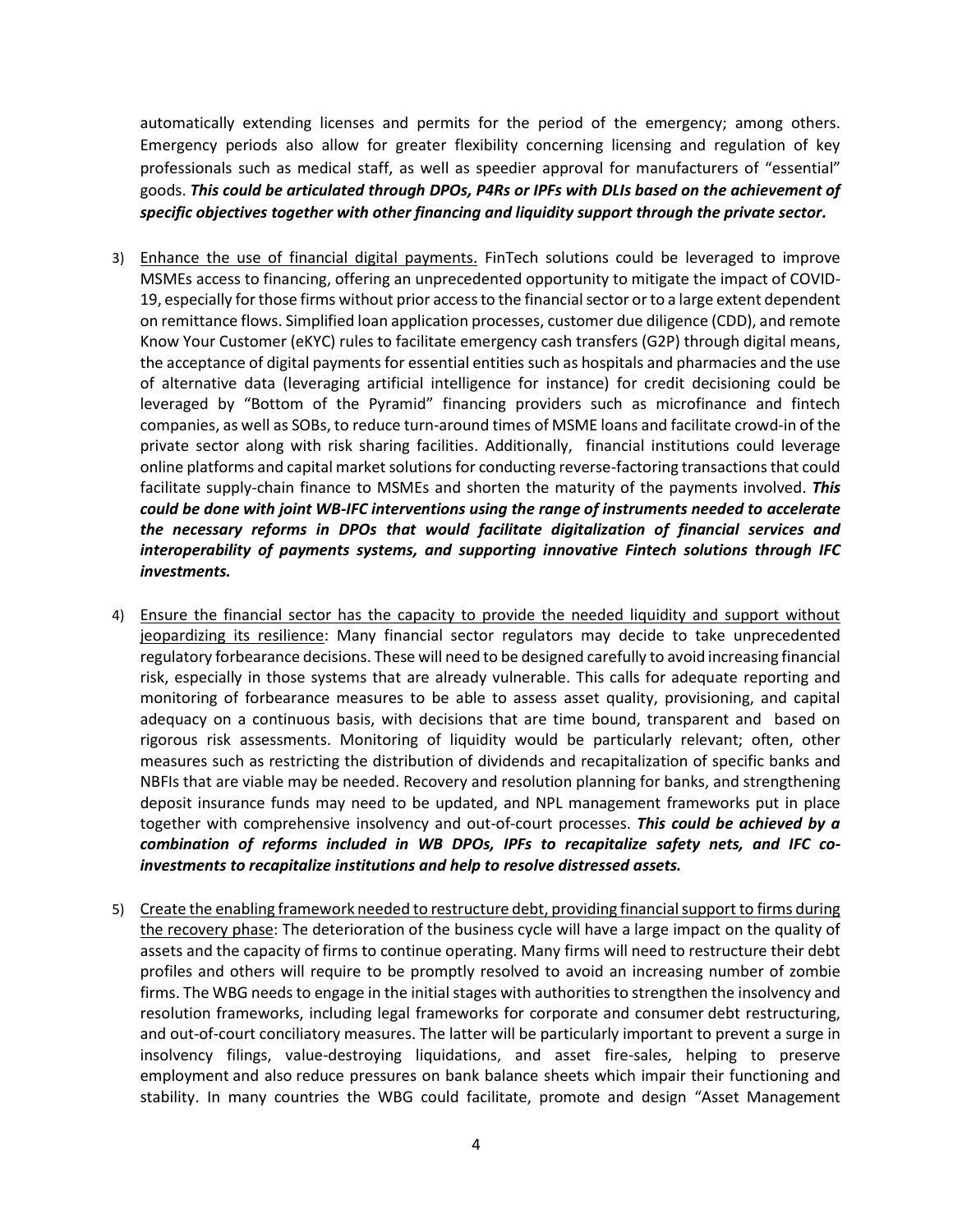Companies" or "Recovery Funds". *This could be implemented by a combination of WB DPOs to create the enabling framework and the design of recovery interventions with different WB and IFC financial instruments. Such interventions should be designed with an exit strategy in mind to release public resources and let market forces function post recovery.*

The combination of technical capacity and financial firepower of the public and private sector arms places the World Bank Group in a very strong position to combine public policy advice and private sector knowledge with targeted financing instruments, technical assistance, as well as capacity to mobilize other investors.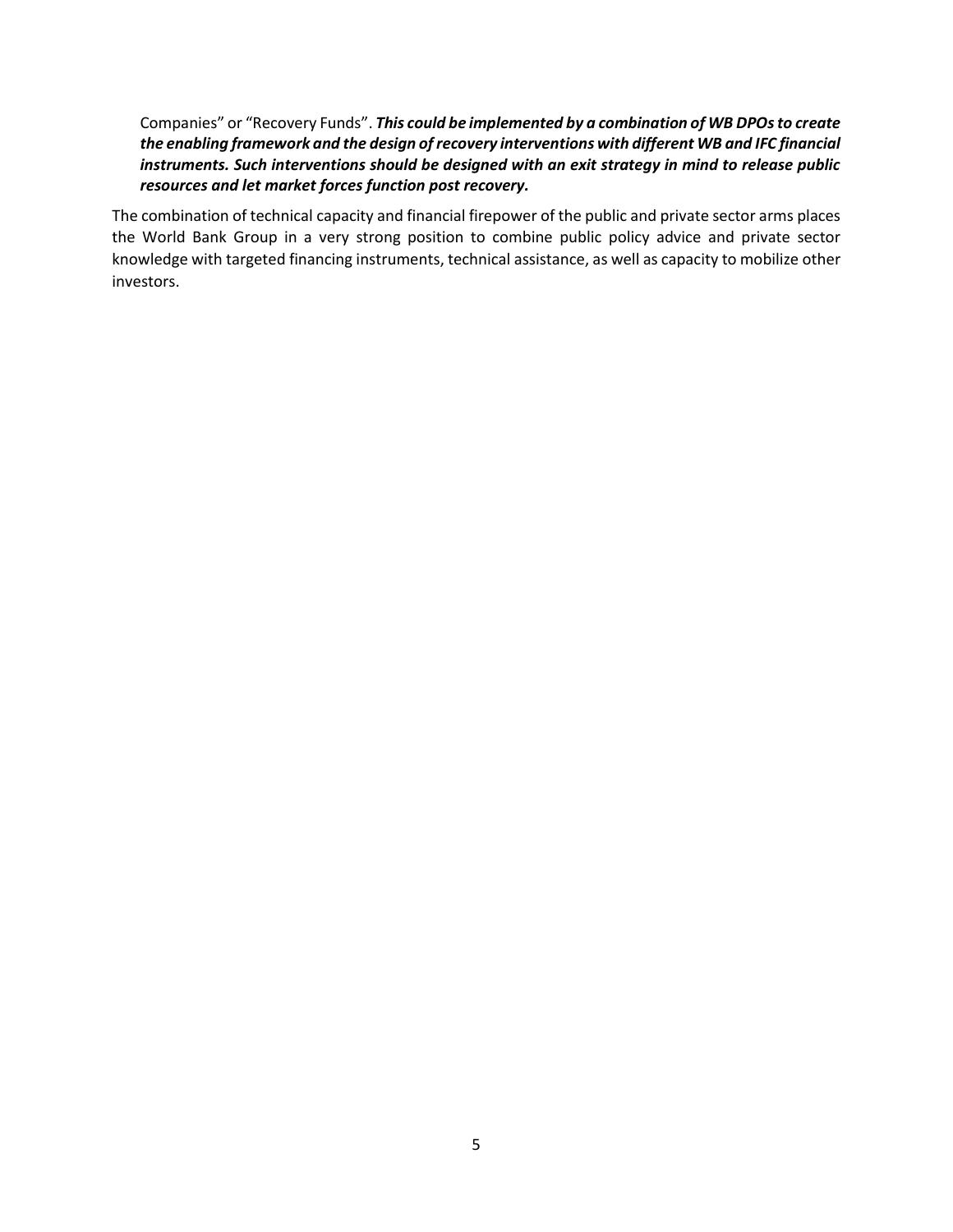| <b>Outbreak (first six months)</b>                                                                                                                                                                                                                                                                                                                                                                                                                                                                                                                                                                                                                                                                                                                                                                                                                        |                                                                                                                                                                                                                                                                                                                                                                                                                                                                                                                                                                                                                                                                                                                                                                                                                                                                                            |  |  |
|-----------------------------------------------------------------------------------------------------------------------------------------------------------------------------------------------------------------------------------------------------------------------------------------------------------------------------------------------------------------------------------------------------------------------------------------------------------------------------------------------------------------------------------------------------------------------------------------------------------------------------------------------------------------------------------------------------------------------------------------------------------------------------------------------------------------------------------------------------------|--------------------------------------------------------------------------------------------------------------------------------------------------------------------------------------------------------------------------------------------------------------------------------------------------------------------------------------------------------------------------------------------------------------------------------------------------------------------------------------------------------------------------------------------------------------------------------------------------------------------------------------------------------------------------------------------------------------------------------------------------------------------------------------------------------------------------------------------------------------------------------------------|--|--|
| <b>Policy actions</b>                                                                                                                                                                                                                                                                                                                                                                                                                                                                                                                                                                                                                                                                                                                                                                                                                                     | <b>Considerations</b>                                                                                                                                                                                                                                                                                                                                                                                                                                                                                                                                                                                                                                                                                                                                                                                                                                                                      |  |  |
| Maintain access to finance:<br>• Expanded fintech solutions for MSME finance<br>• With support from state-owned and/or central banks,<br>financial institutions extend loan repayment<br>schedules<br>• Provide partial credit guarantees, export financing<br>and credit insurance mechanisms to businesses<br>facing liquidity shocks<br>Address the cash flow challenges of MSMEs<br>Stimulate bank lending for (otherwise) viable clients<br>$\bullet$<br>allow for flexible accounting measures to prevent<br>$\bullet$<br>firms credit scores to be damaged long-term <sup>2</sup><br>Authorities to closely monitor the impact of those<br>regulatory measures.<br>• Ensure ample liquidity is available for banks and<br>NBFIs; monitor the flow of liquidity across financial<br>institutions, particularly those in the same financial<br>group | • Explicit action to ensure that informal firms, mostly<br>outside tax and financial system, are not excluded<br>from responses to the crisis, and may include:<br>- Provide, through their suppliers, informal firms<br>access to direct transfer based on invoices from<br>their suppliers (e.g. 50% of previous 3 months)<br>- Extend factoring and credit guarantee programs to<br>informal firms<br>- Provide direct support for rental payment and<br>deferrals of utility payments<br>- Simplify access to transaction accounts (i.e.,<br>CDD), including for receipt of emergency support<br>and transfers<br>- Support community-based financing institutions<br>- Mitigate damage to remittance flows<br>- Restructure consumer loan payments<br>- Provide a flat transfer (based on average<br>profits/labor costs) for anybody who accepts to<br>register the firm or workers. |  |  |
| Ease and postpone tax obligations:<br>• Tax credits, waivers, and/or deferrals<br>Instant asset write-offs limited in time for SMEs<br>• Reduce and/or defer payroll and social security taxes<br>• Full deduction of crisis-related extraordinary outlays<br>in VAT and income tax payments <sup>3</sup><br>Defer local property tax payments, with support<br>from national authorities <sup>4</sup>                                                                                                                                                                                                                                                                                                                                                                                                                                                    | • Condition support to maintaining workers<br>- Benefits may not reach workers and firms may still<br>rely on layoffs.<br>- Support to "keep lights on" should be conditional<br>to maintain workers<br>• If support is provided to large firms, it is important<br>that this support is conditional on large businesses                                                                                                                                                                                                                                                                                                                                                                                                                                                                                                                                                                   |  |  |
| "Keep lights on" for businesses:<br>• Accelerate payments for public procurement from<br>SMEs and clearing any arrears from the public to<br><b>SMEs</b>                                                                                                                                                                                                                                                                                                                                                                                                                                                                                                                                                                                                                                                                                                  | paying their vendors and avoiding massive layoffs.<br>• More flexible or rapid procurement should still<br>safeguard against possible bid-rigging                                                                                                                                                                                                                                                                                                                                                                                                                                                                                                                                                                                                                                                                                                                                          |  |  |
| • Expand public procurement initiatives (see, for<br>example, a proposal for a temporary "government-<br>as-buyer-of-last-resort" program <sup>5</sup> , Saez & Zucman,<br>2020)<br>• Amend insolvency & restructuring frameworks to<br>urgently respond to the needs of MSMEs and<br>prevent rapid increase of cases<br>One-time direct transfer for SMEs to keep them in<br>business <sup>6</sup> (e.g. grant for rental payment, flat grant<br>conditional on registering firm/workers, etc.)                                                                                                                                                                                                                                                                                                                                                          | • Country heterogeneity makes some responses<br>unfeasible<br>- Fiscal space may be limited<br>- Access to finance might be limited to begin with,<br>so that benefits only accrue to a few firms that<br>have access to credit<br>- Implementation capabilities may be much limited<br>in LICs and FCVs                                                                                                                                                                                                                                                                                                                                                                                                                                                                                                                                                                                   |  |  |

#### **Annex 1: Immediate Policy actions and considerations for Firms**

<sup>&</sup>lt;sup>2</sup> During the 2009 GFC, Mexico adopted "special accounting criteria" to support SMEs and offset a long-lasting impact on their credit scores.

<sup>&</sup>lt;sup>3</sup> Example: Chile

<sup>4</sup> Example: Chile

<sup>&</sup>lt;sup>5</sup> For details see proposal from Saez & Zucman (2020). <u>Keeping Business Alive: The Government as Buyer of Last Resort.</u>

<sup>&</sup>lt;sup>6</sup> Example from Australia: Subsidy for SMEs to boost Cash Flow for Employers by up to \$25,000 with a minimum payment of \$2,000 for eligible small and medium-sized businesses. The payment will provide cash flow support to businesses with a turnover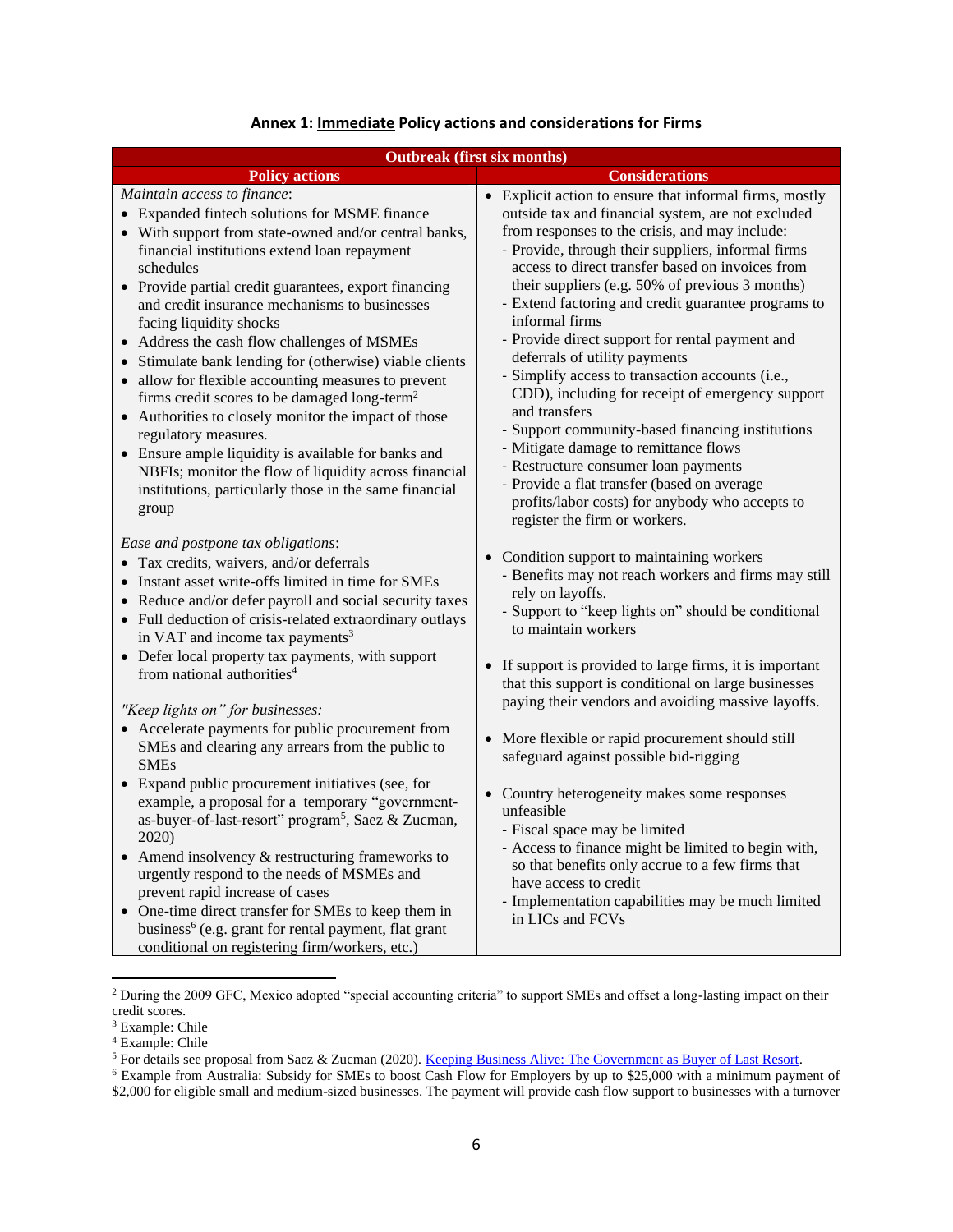| • Expedited payment to government suppliers as well<br>as suppliers to SOEs (e.g. all pending payments to<br>SMEs be completed in 2 weeks and payments to<br>large companies within 1 month) $7$<br>• Provide direct support to cover wage bill or have<br>governments directly cover the wage bill <sup>8</sup><br>• One-time grant for informal businesses that decide<br>to formalize<br>One-time income support transfer <sup>9</sup> for the self-<br>employed to reduce the effect of closure for 1-2<br>months<br>• Direct support to cover up to 80% of rental<br>payments during the lockdown period<br>• Temporary support to cover utility payments (e.g.,<br>electricity)<br>• Relaxed regulatory compliance requirements,<br>particularly in low to medium-risk sectors; shift<br>towards deemed approval, self-certification, and<br>risk-based inspections; fee waivers<br>• Forward-looking advice/guidance to support<br>businesses resilience <sup>10</sup><br>Reduce cost of intermediate inputs and final goods<br>• Reduce import restrictions (NTBs, duties) on<br>intermediate goods<br>• Reduce import restrictions (NTBs, duties) on<br>essential goods (e.g. agriculture, food, and health<br>material) | • Firm heterogeneity<br>- Sector-specific needs: tax breaks and credit<br>facilities for SMEs in travel/tourism, entertainment<br>- Support program may emphasize women-owned<br>firms<br>• Regional heterogeneity<br>- Industries that are most affected may be<br>concentrated in certain regions of a country (e.g.,<br>travel destinations, manufacturing hubs)<br>- Authorities may take advantage of that situation<br>and enact focalized emergency plans (e.g., more<br>generous VAT payments deferrals/breaks, credit<br>assistance to all firms in beach resorts)<br>• Time-bound interventions<br>- Most interventions should be temporary, phased<br>out as the pandemic subsides<br>- Clear sunsets should be spelled out to avoid time-<br>consistency problems<br>• Targeting may not be feasible, opening room to<br>cheating and mis-directing scarce resources<br>Avoid crowding out the private sector in commercial<br>$\bullet$<br>competitive sectors, with limited, if any, support to<br>SOEs in these areas, and strengthened corporate<br>governance requirements. |
|-----------------------------------------------------------------------------------------------------------------------------------------------------------------------------------------------------------------------------------------------------------------------------------------------------------------------------------------------------------------------------------------------------------------------------------------------------------------------------------------------------------------------------------------------------------------------------------------------------------------------------------------------------------------------------------------------------------------------------------------------------------------------------------------------------------------------------------------------------------------------------------------------------------------------------------------------------------------------------------------------------------------------------------------------------------------------------------------------------------------------------------------------------------------------------------------------------------------------------------|----------------------------------------------------------------------------------------------------------------------------------------------------------------------------------------------------------------------------------------------------------------------------------------------------------------------------------------------------------------------------------------------------------------------------------------------------------------------------------------------------------------------------------------------------------------------------------------------------------------------------------------------------------------------------------------------------------------------------------------------------------------------------------------------------------------------------------------------------------------------------------------------------------------------------------------------------------------------------------------------------------------------------------------------------------------------------------------------|
| Support systemically important firms<br>• Where firms are systemically important, particularly<br>sectors with significant input-output linkages, the<br>aggregate impact of their failure could be<br>devastating. However, any support to these<br>companies should be specifically conditioned on: (1)<br>keeping existing workers and continue to pay them,<br>(2) continuing to pay suppliers; (3) shareholders are<br>not unduly enriched.                                                                                                                                                                                                                                                                                                                                                                                                                                                                                                                                                                                                                                                                                                                                                                                  |                                                                                                                                                                                                                                                                                                                                                                                                                                                                                                                                                                                                                                                                                                                                                                                                                                                                                                                                                                                                                                                                                              |

of less than \$50 million that employ staff, between 1 January 2020 and 30 June 2020. The payment will be tax free. This measure will benefit around 690,000 businesses employing around 7.8 million people. Businesses will receive payments of 50 per cent of their Business Activity Statements or Instalment Activity Statement from 28 April with refunds to then be paid within 14 days.

 $<sup>7</sup>$  In Chile, starting April 2020, the central government will immediately pay all creditor suppliers.</sup>

<sup>&</sup>lt;sup>8</sup> In Australia, eligible employers (small firms) can apply for a wage subsidy of 50 per cent of the apprentice's or trainee's wage for up to 9 months from 1 January 2020 to 30 September 2020. Where a small business is not able to retain an apprentice, the subsidy will be available to a new employer that employs that apprentice. Another example is kurtzarbeit in Germany, where the government temporarily takes over wage bill, or Denmark where the government is proposing to cover 70-90% of the wage bill for companies to keep workers on payroll while not working.

<sup>9</sup> Amount of subsidy should be commensurate to the foregone income estimated using informal surveys or household survey data as suggested in Section 2.

 $10$  An example of forward-looking support for companies to strengthen their business resilience has been launched in Queensland, Australia, where a mentoring program and financial workshops have been set up to assist small companies to address further impacts on their businesses. Similarly, Belgium has opened up existing instruments to support SME growth to help companies find new markets where demand from existing markets has slowed due to the outbreak. Korea is encouraging brick-and-mortar shops to open their business online.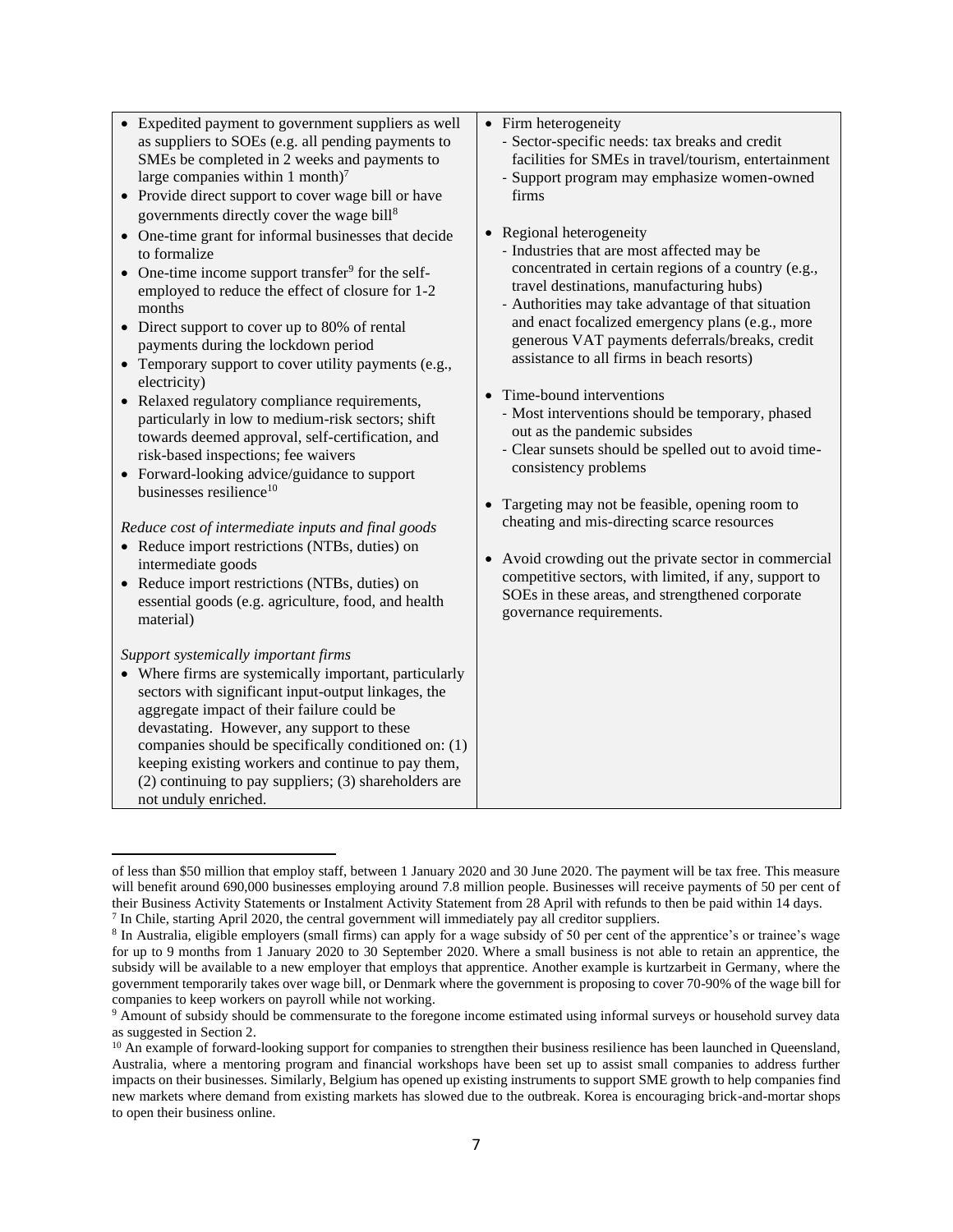• SOEs in essential sectors may need support. Support should be conditional on careful monitoring and strict requirements and measures to strengthen SOE corporate governance, including: publishing SOE annual audited financial statements; publishing (by the government) an annual aggregate SOE portfolio report including information on government support and SOE financial and service delivery performance; strengthening fiscal risk management (including of SOE debt); negotiating performance agreements with select SOEs; and other specific measures to strengthen SOE corporate governance (e.g., selection of CEOs and board members, including requirements for independent board members).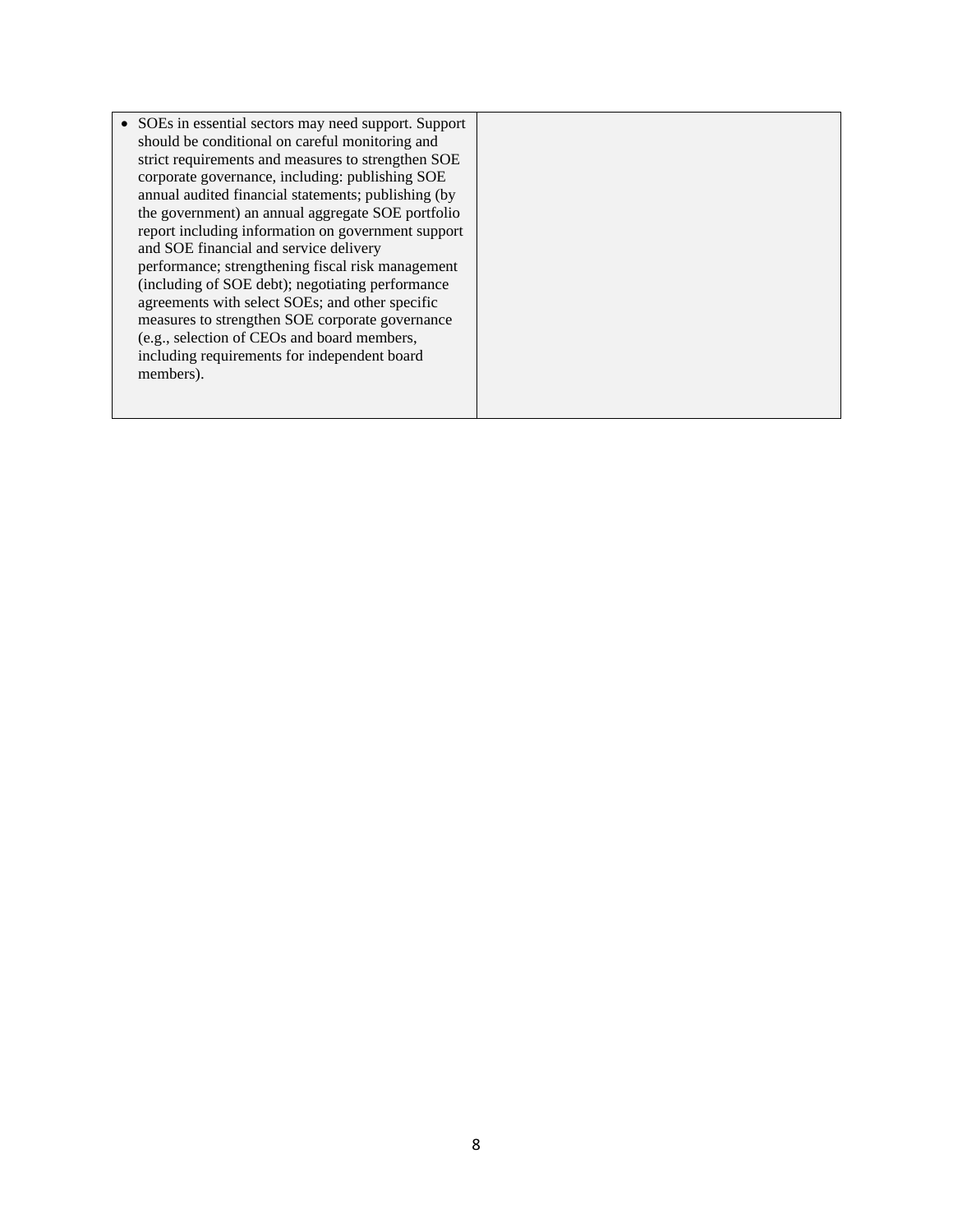| <b>Recovery (next 18 months)</b>                                                                                                                                                                                                                                                                          |                                                                                                                                                                                 |  |  |
|-----------------------------------------------------------------------------------------------------------------------------------------------------------------------------------------------------------------------------------------------------------------------------------------------------------|---------------------------------------------------------------------------------------------------------------------------------------------------------------------------------|--|--|
| <b>Actions</b>                                                                                                                                                                                                                                                                                            | <b>Considerations</b>                                                                                                                                                           |  |  |
| Restore credit flows to boost investment:<br>SME credit guarantees schemes<br>Expanded credit factoring programs<br>$\bullet$                                                                                                                                                                             | (Additional qualifications to those stated regarding<br>Phase I)<br>• Efforts to restore growth may offer an opportunity to                                                     |  |  |
| Explore capital markets pooled financing<br>$\bullet$<br>options for SMEs, such as debt (recovery)<br>funds                                                                                                                                                                                               | address barriers affecting firms' growth:<br>- Access to SME support programs (e.g., credit                                                                                     |  |  |
| Provide expanded out of court debt resolution<br>$\bullet$<br>to address struggling firms and expedited<br>liquidation to avoid the proliferation of<br>'zombie' firms and return assets to productive<br>use<br>Facilitate access to payment systems and<br>$\bullet$<br>support remittances through DFS | support, procurement) may serve as an incentive<br>for informal firms to become formal<br>- Improving the business environment<br>- Strengthened/revamped firm-support programs |  |  |
| Reactivate trade flows and value chain participation:<br>Expanded import- and export-credit<br>$\bullet$<br>arrangements<br>Keep import duties low to facilitate access to<br>$\bullet$<br>imported inputs                                                                                                |                                                                                                                                                                                 |  |  |
| Recalibrate tax incentives toward promoting<br><i>investment:</i>                                                                                                                                                                                                                                         |                                                                                                                                                                                 |  |  |
| Scale-back payroll tax breaks adopted during<br>$\bullet$<br>Phase I                                                                                                                                                                                                                                      |                                                                                                                                                                                 |  |  |
| Accelerated depreciation for capital<br>$\bullet$<br>investments<br>Incentives for investments in innovation<br>$\bullet$                                                                                                                                                                                 |                                                                                                                                                                                 |  |  |
| Introduce full tax deduction for expenses in<br>$\bullet$<br>workers training                                                                                                                                                                                                                             |                                                                                                                                                                                 |  |  |
| Redirect fiscal support from emergency measures to<br>temporary job creation programs:                                                                                                                                                                                                                    |                                                                                                                                                                                 |  |  |
| Ease SME participation in public procurement<br>$\bullet$<br>Public works with an emphasis on SMEs<br>$\bullet$                                                                                                                                                                                           |                                                                                                                                                                                 |  |  |
| Revamp/create SME support programs focused on<br>promoting firm and productivity growth:<br>Promote investments for worker training,<br>$\bullet$<br>management training, BDS, technology<br>adoption                                                                                                     |                                                                                                                                                                                 |  |  |
| Introduce tax deductions for up to<br>80% of expenses in these areas up to<br>a maximum limit (limit could be per<br>firm based on turnover/employees.<br>Forward-looking advice/guidance to support                                                                                                      |                                                                                                                                                                                 |  |  |
| businesses resilience <sup>11</sup>                                                                                                                                                                                                                                                                       |                                                                                                                                                                                 |  |  |

# **Annex 2 – Policy actions and considerations during recovery**

<sup>&</sup>lt;sup>11</sup> An example of forward-looking support for companies to strengthen their business resilience has been launched in Queensland, Australia, where a mentoring program and financial workshops have been set up to assist small companies to address further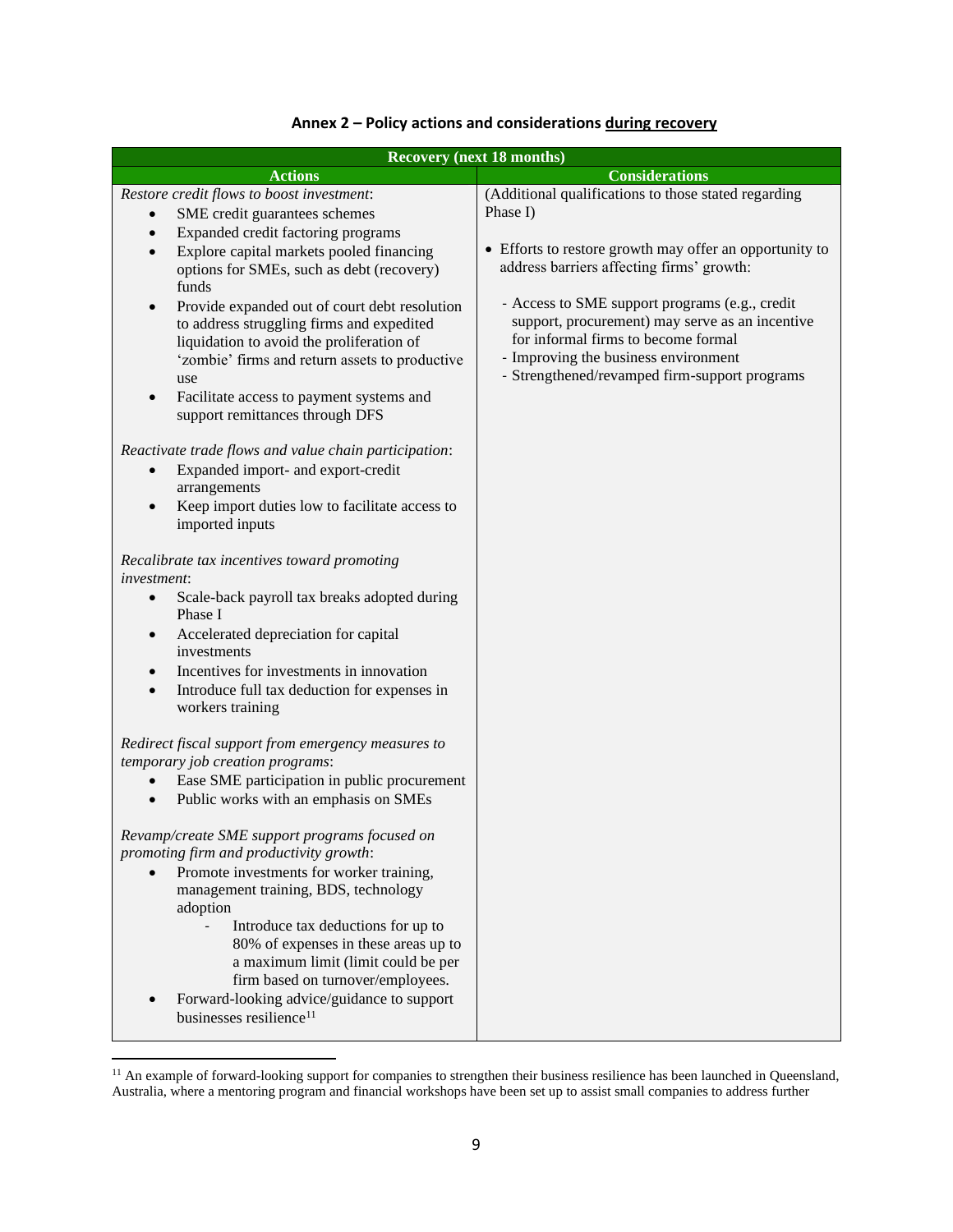#### **Annex 3: Dos and Don'ts of Supporting Firm Resilience**

# *General principles*

#### *DOs:*

- $\checkmark$  Focus on supporting businesses and jobs: Protect firms in order to preserve the relationships they have established with other stakeholder – workers, suppliers, and financial institutions
- $\checkmark$  Design and implementation of policies should be proportionate and context-specific, taking into consideration a country's fiscal capacity constraints and financial sector vulnerabilities
- $\checkmark$  Ensure that emergency measures are transparent, timely and time-bound
- $\checkmark$  Communicate in a cogent and transparent manner the rationale for supporting firms and the duration of policy interventions, with clear and credible sunsets
- $\checkmark$  Support firms in adapting to new business models by providing information, advisory services, and expanding public procurement initiatives where appropriate
- $\checkmark$  Support informal firms through social protection in the short run and microfinance in the recovery phase.
- $\checkmark$  Follow a phased approach. Adopt simple rules that are phased out as the pandemic subsides, increasing targeting of the support in the recovery phase to reignite growth, firm productivity, and increased support to entrepreneurship.
- $\checkmark$  Engage in stakeholder dialogue with industries on how each sector may operate most effectively under social distancing and a phased resumption in activity
- $\checkmark$  Collect high frequency data to track the propagation of the shock and guide policy responses

# *DON'Ts:*

- Do not use one-size-fits-all policy responses
- Do not adopt open-ended support measure and avoid time-consistency problems and capture by specific interests
- Do not assume all firms will benefit from financial and tax support measures. Banks may channel funding to existing and less risky clients vs businesses that most affected. Informal firms may be best targeted through social protection and micro-finance.
- Do not expend all resources during the crisis fiscal space will be needed in the recovery phase
- Avoid creating opportunities for cheating and misdirecting scarce resources away from firms that need support the most
- Avoid measures that benefit zombie firms or firms that had viability problems before the crisis started to save scarce resources and minimize moral hazard.

# *Ensure liquidity for viable firms*

| DO <sub>S</sub> :                                                                                                                                     | DON'Ts:                                                                                                      |
|-------------------------------------------------------------------------------------------------------------------------------------------------------|--------------------------------------------------------------------------------------------------------------|
| $\checkmark$ Address immediate liquidity challenges to limit firm<br>closures/bankruptcies and prevent widespread layoffs                             | * Do not exacerbate financial risks through<br>unsustainable support measures                                |
| $\checkmark$ Design liquidity solutions, when possible, that create<br>additionality from different public and private funds                          | Don't extend liquidity to firms that were not viable<br>$\mathbf x$<br>before the crisis                     |
| $\checkmark$ Design solutions that can mitigate credit risk through risk<br>sharing solutions, specially or recovery phase                            | Do not cancel or announce non-paying back loans<br>×<br>Do not allow high corporate and government debt<br>× |
| $\checkmark$ Clear government arrears and ensure prompt payment to<br>public procurement vendors                                                      | levels to escalate and give rise to adverse feedback<br>loops                                                |
| $\checkmark$ Encourage the private sector to extend loan repayment<br>periods and/or introduce temporary moratoria on<br>enforcement of certain debts |                                                                                                              |

impacts on their businesses. Similarly, Belgium has opened up existing instruments to support SME growth to help companies find new markets where demand from existing markets has slowed due to the outbreak. Korea is encouraging brick-and-mortar shops to open their business online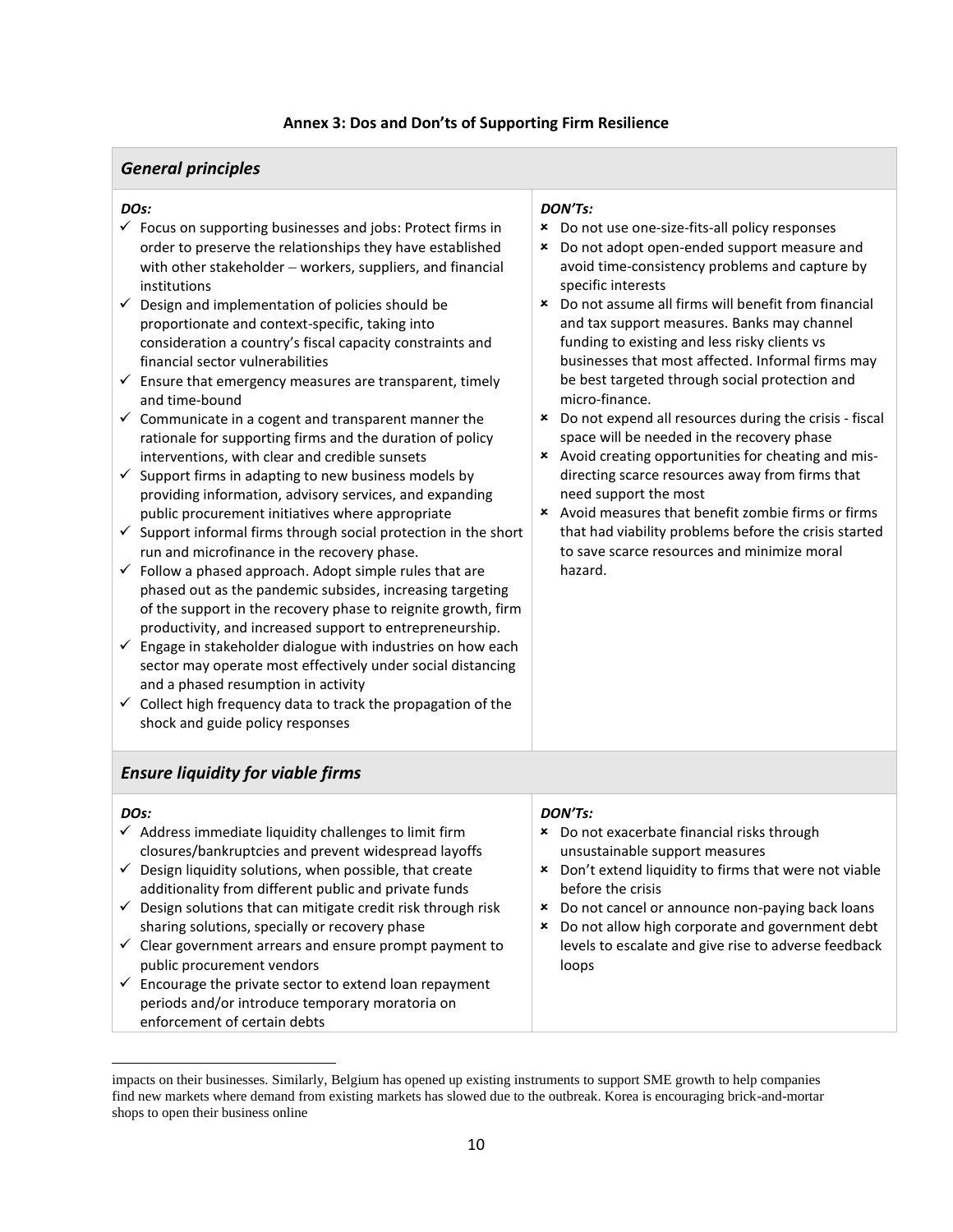| $\checkmark$ | $\overline{\phantom{a}}$ Ensure that access to credit and working capital for |  |
|--------------|-------------------------------------------------------------------------------|--|
|              | businesses is provided in a sustainable way                                   |  |
| $\checkmark$ | Use existing data from taxes, firm surveys, financial sector                  |  |
|              | supervisors, and business associations to inform programs                     |  |
|              |                                                                               |  |

# *Reduce operating costs and allow regulatory flexibility*

#### *DOs:*

- $\checkmark$  Leverage tax relief support through credits, waivers, and deferrals
- $\checkmark$  Relax regulatory compliance requirements and administrative procedure burden, particularly in low to medium-risk sectors and ensure that businesses can comply using remote/online channels
- $\checkmark$  Shift towards deemed approval, self-certification, and riskbased inspections; fee waivers
- $\checkmark$  Consider (partial) wage subsidies to reduce the likelihood of layoffs

#### *DON'Ts:*

- Avoid permanent tax rebates, especially in countries with weak fiscal positions
- Do not reduce or suspend utility bills, as that may affect upstream utilities' financial sustainability. Instead, consider supporting firms directly through vouchers
- Do not relax transparency and competition in procurement. More flexible or rapid procurement should still safeguard against possible bid-rigging

# *Enhance the use of digital payments*

| DO <sub>S</sub> :<br>$\checkmark$ Simplify customer onboarding for basic account opening and                                 | DON'Ts:<br>Do not restrict access to cash except where<br>× |
|------------------------------------------------------------------------------------------------------------------------------|-------------------------------------------------------------|
| limited transactions for small businesses, including customer<br>due diligence (AML/CFT) measures                            | restrictions are deemed absolutely critical                 |
| $\checkmark$ Establish business continuity plans for payment systems<br>operation                                            |                                                             |
| $\checkmark$ Ensure that agents and cash in/out networks remain open<br>and accessible during 'social distancing' lockdowns  |                                                             |
| $\checkmark$ Where possible, reduce fees associated with digital<br>payments so merchants can receive contactless payments   |                                                             |
| $\checkmark$ Where possible, digitize government to person crisis<br>response payments to support micro and small businesses |                                                             |

# *Ensure the financial sector has the capacity to provide the needed liquidity and support without jeopardizing its resilience*

| DO <sub>S</sub> :                                                                                                                                                                                                                                                                                                                                                                                                                                                                                                                      | DON'Ts:                                                                                                                                                                                                                                                                                                                                                                                                                                          |
|----------------------------------------------------------------------------------------------------------------------------------------------------------------------------------------------------------------------------------------------------------------------------------------------------------------------------------------------------------------------------------------------------------------------------------------------------------------------------------------------------------------------------------------|--------------------------------------------------------------------------------------------------------------------------------------------------------------------------------------------------------------------------------------------------------------------------------------------------------------------------------------------------------------------------------------------------------------------------------------------------|
| $\checkmark$ Provide systemic liquidity to the financial sector to enable<br>its role in supporting firms<br>$\checkmark$ Use the existent prudential buffers to provide regulatory<br>relief to the the financial sector<br>$\checkmark$ Regulatory forbearance decisions will need to be minimized<br>and if done, must be designed carefully, being<br>extraordinary, time bound, and based on rigorous risk<br>assessment. If moratoria of payments is applied, it should be<br>implemented keeping the Net Present Value of loans | Avoid increasing the financial risk, especially in<br>×<br>those systems that are already vulnerable.<br>Don't adopt regulatory forbearance measures that<br>×<br>do not comply with the minimum conditions<br>mentioned in Dos.<br>Don't relax classification and provisioning rules for<br>×<br>restructured loans<br>Do not impose interest rate ceilings since they<br>×<br>could lead to reduced access to credit and bank<br>profitability |
| Banks are expected to produce and disclose reliable, up-to-<br>$\checkmark$<br>date, frequent and comparable information on loans that                                                                                                                                                                                                                                                                                                                                                                                                 |                                                                                                                                                                                                                                                                                                                                                                                                                                                  |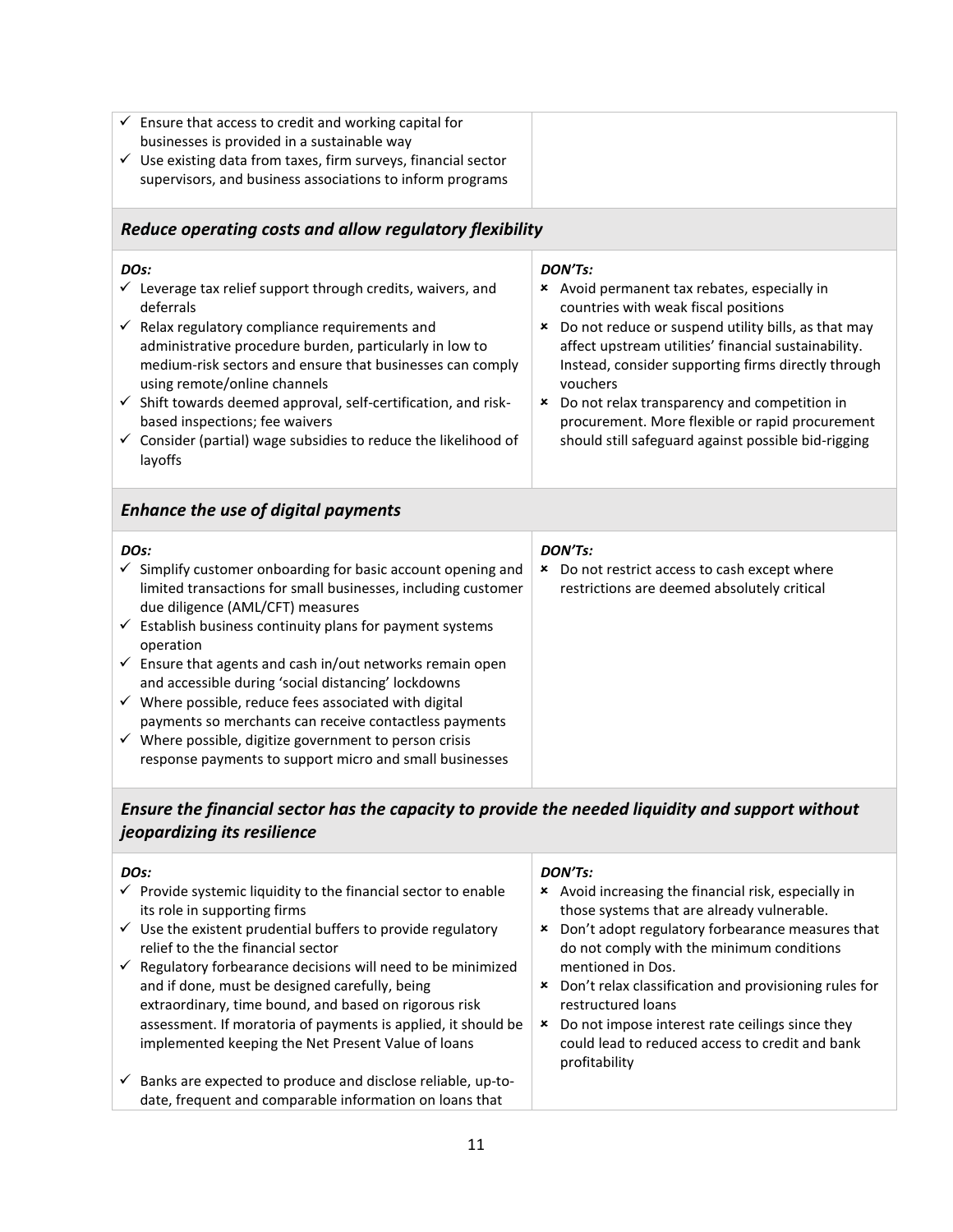| have benefited from borrower relief measures, and take the<br>necessary prudential regulatory measures in terms of<br>classification of loans and provisions |
|--------------------------------------------------------------------------------------------------------------------------------------------------------------|
| $\checkmark$ Take supervisory remedial actions promptly, while avoiding<br>systemic risk                                                                     |
| $\checkmark$ Consider constraints to the distribution of dividends and<br>share buybacks when providing liquidity and regulatory<br>support to banks         |

# *Create the enabling framework needed to restructure debt and firms and prepare them for the recovery phase*

| Do not allow for the proliferation of 'zombie' firms<br>supporting incentives<br>×<br>restructurings<br>provisions for micro and small enterprises | DO <sub>S</sub> :<br>$\checkmark$ Introduce temporary and time-bound measures to prevent<br>premature insolvency<br>$\checkmark$ Establish robust out of court workout frameworks and<br>$\checkmark$ Introduce legal tools for operational and financial business<br>$\checkmark$ Introduce consumer/household bankruptcy and fresh start | DON'Ts:<br>Do not allow blanket regulatory forbearance<br>×<br>Do not eliminate or unduly hinder processes to<br>×<br>liquidate failed firms |
|----------------------------------------------------------------------------------------------------------------------------------------------------|--------------------------------------------------------------------------------------------------------------------------------------------------------------------------------------------------------------------------------------------------------------------------------------------------------------------------------------------|----------------------------------------------------------------------------------------------------------------------------------------------|
|----------------------------------------------------------------------------------------------------------------------------------------------------|--------------------------------------------------------------------------------------------------------------------------------------------------------------------------------------------------------------------------------------------------------------------------------------------------------------------------------------------|----------------------------------------------------------------------------------------------------------------------------------------------|

# *Support the resilience of value chains*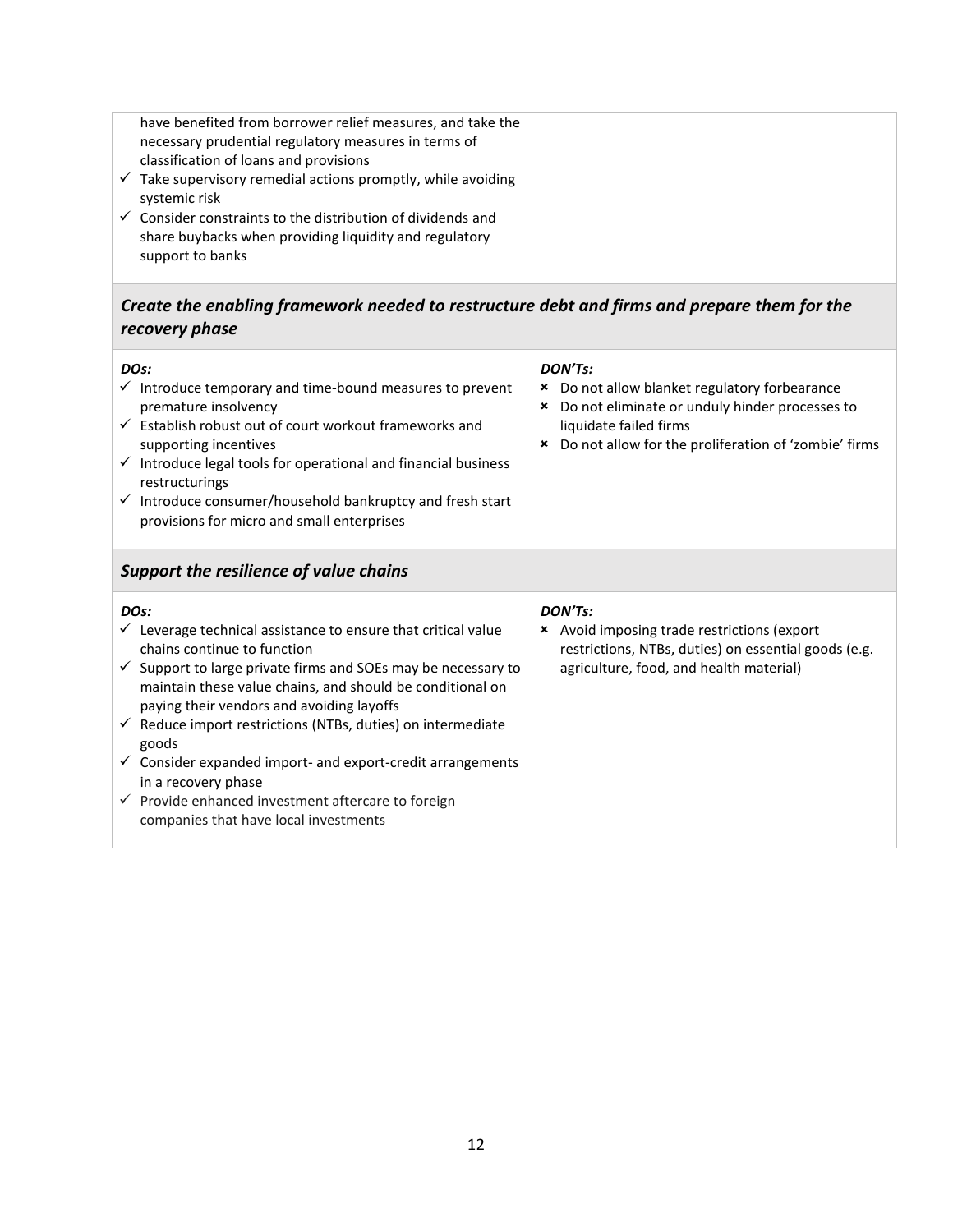#### **Annex 4 - Potential integrated WBG financial structures to support SMEs access to finance**

Given the global nature of the current crisis, funding needs are extraordinary large and credit risks are increasing due to the present halt in economic activity in both advanced economies and EMDEs. Given the severity of the situation and the present constraints in the response of developing countries, a public private partnership scheme to pool and leverage resources, share and mutualize risks can play a key role in addressing the challenges ahead. A joint IFC/WB/MIGA framework to support access to finance to SMEs in IBRD and IDA countries through public and private sector entities could be presented along the three following structures that aims to leverage World Bank, IFC and MIGA.

#### *Example 1: Funding structure through lines of credit*

#### (IFC Lending to Bank / WB lending to government agency that provides SME guarantee to private Bank)



#### *Example 2: Guarantee Facility- Scheme I*  (IFC and other financiers to leverage Government resources)





Under this framework, private and public sector banks could obtain access to both liquidity to on lend to eligible SMEs and risk sharing arrangements on their SME portfolios. Eligibility criteria for implementing financial institutions, beneficiaries, conditionality of the use of funding, and characteristics of the loan (maturity, amount per borrower, etc.) would have to be defined based on country conditions and needs.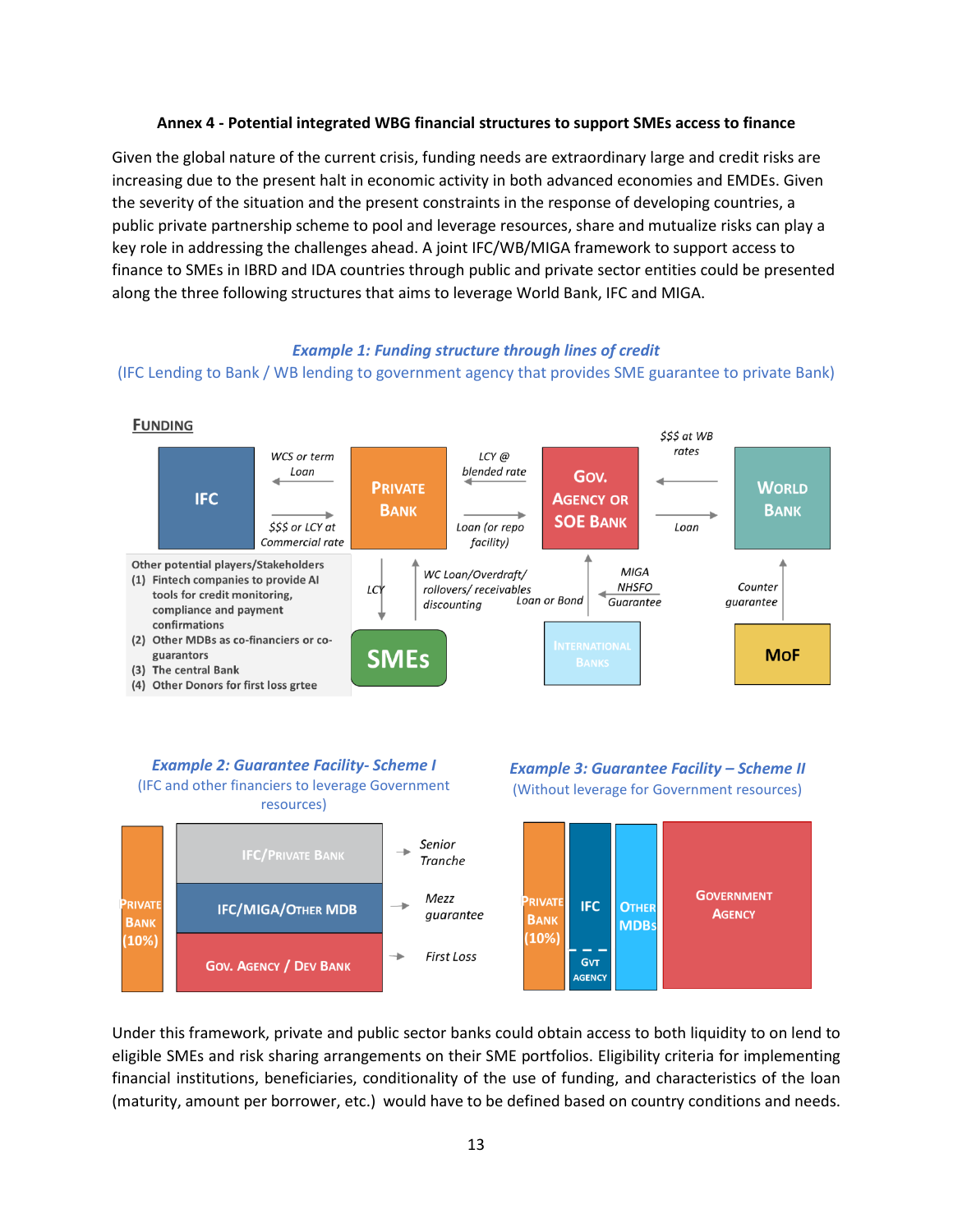As indicated in the design of the structures:

- **WB role:** could provide policy advice and financing to a Government agency that can in turn onlend in local currency to private and public sector banks (straight loans or purchase of SME pools) to lend to MSMEs, or provide financing to Government agencies to support Partial Credit Guarantees;
- **IFC role:** would lend to local eligible private sector banks in USD or LCY if available; and enter into Risk sharing into a set of Loans to SMEs as government program is phased out; and
- **MIGA role:** could provide a guarantee to International banks who on-lend to public sector banks (non-honoring sovereign financial obligations guarantee (for countries rater BB- and better))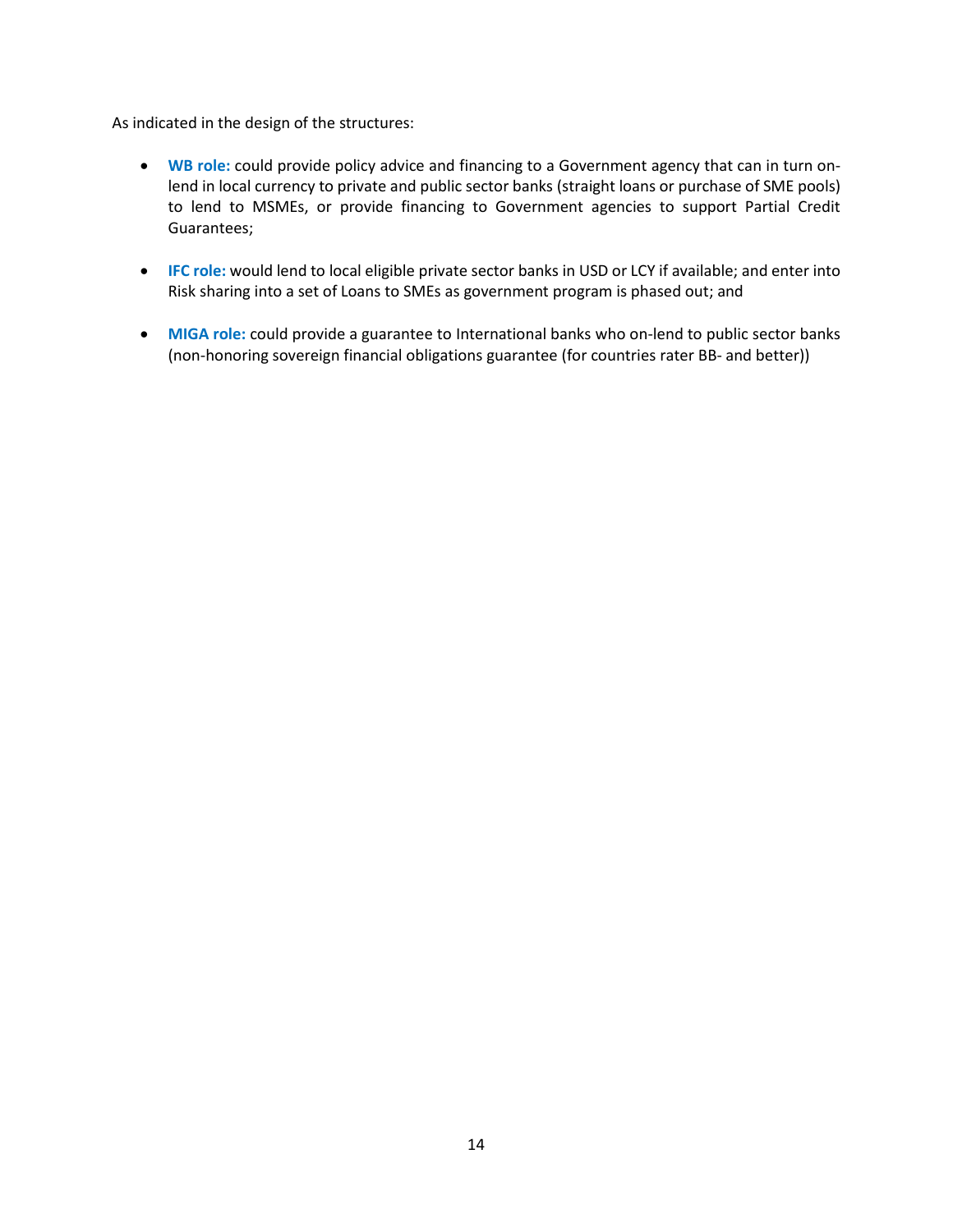#### **Annex 5: WBG Support to the Microfinance sector**

The formal global microfinance sector serves over 140 million low income clients with credit and savings services and as of 2018 had a combined portfolio of \$124 billion in outstanding loans and \$80 billion in savings. Microfinance has become a specialized impact investing category, wit[h \\$17 billion in investments](file:///C:/Users/wb90177/Downloads/symbiotics-symbiotics-2019-miv-survey.pdf) in microfinance institutions (MFIs) around the world. The informal microfinance sector is likely many times larger, and includes NGOs, cooperatives and informal savings and loan groups. In addition, digital payments have enabled a whole new breed of technology-enabled credit providers, also funded largely by donors and impact investors, including solar PayGo energy suppliers, digital credit providers and other fintechs. In the near term, attention on mitigating the effects of the crisis is likely to be focused on support to the banking sector. While the largest MFIs have transformed into banks, many microcredit providers operate as non-bank financial institutions (NBFIs) and in other more lightly regulated formats. All are potentially at risk as the COVID-19 crisis exposes them to sudden changes in credit quality, borrowing costs and operating procedures, none of which are of their own making.

Evidence gathered so far in this crisis suggests that MFIs are providing flexibility to their clients, either because they know this is the best way to sustain client relationships, which will be important in the recovery phase, or because governments have officially mandated that financial institutions offer relief to their clients. Understandably this has put pressure on the MFIs, particularly liquidity pressures in the short term, and it also threatens to undermine the strong repayment-based credit culture on which MFIs depend for their longer-term survival. The immediate liquidity risk for MFIs is compounded by rapidly increasing pressure on cost-income ratios. As operations begin to shrink due to country-wide lockdowns, MFIs without support will begin to face serious solvency issues as well. This will be particularly important in a context where cash transfers and Government to Person (G2P) payments will need viable MFIs to distribute these funds, especially for those segments and sectors that do not use commercial banks.

The WBG is the largest multilateral funder in this space, and IFC the largest investor in private sector, commercially sustainable, MFIs. The WB-IFC-CGAP can play an important role at the global and countryspecific level. IFC estimates that up to \$30-50 billion funding for stabilization and liquidity support will need to be backstopped, and in the longer term as much as \$15-20 billion may be needed to restructure and recapitalize the sector.

The WB-IFC-CGAP are in an excellent position to convene other funders, including bilateral donors, multilaterals and private sector institutions, to encourage their participation in finding solutions feasible and adapted to this sector. This might be more effectively done on a regional basis, given the diverse levels of maturity and depth of microfinance sectors in different parts of the world. It is worth underlining here that the IFC is working on a global liquidity facility for MFIs. More concretely, the support to country programs could be articulated along the following lines:

## The WB role:

- (i) Provide policy guidance on systemic supports to the sector including use of MFIs and fintechs as channels for cash transfers/social safety nets / G2P programs.
- (ii) Help governments to design and promote public liquidity facilities and second tier solutions for NBFIs/MFIs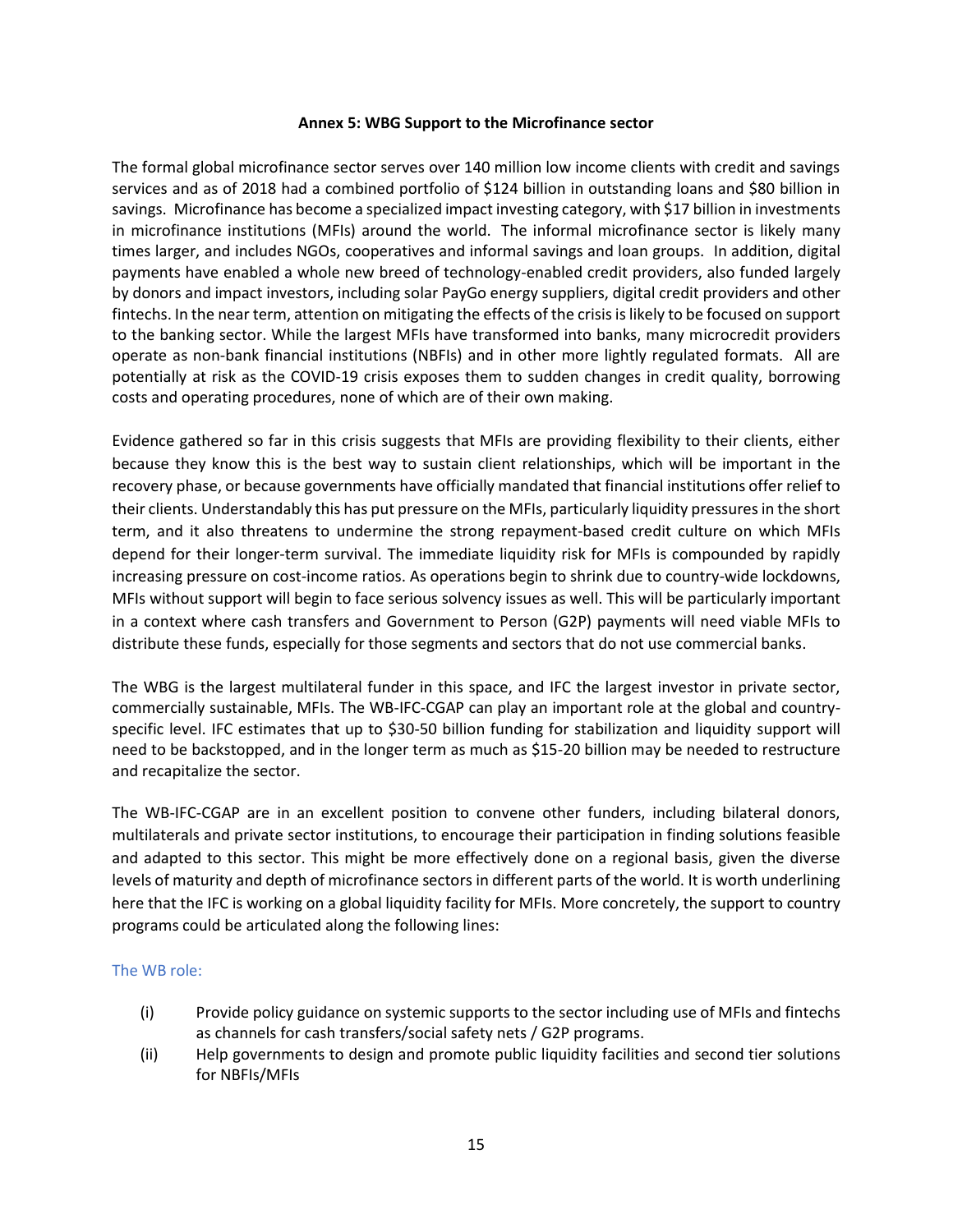- (iii) Help governments implement distribution of real sector support programs that leverage MFI connectivity to base of the pyramid
- (iv) Advise governments to restructure the sector, strengthening its resilience and capacity to continue operating for the basis of the pyramid leveraging on Fintech solutions
- (v) Advise regulators on specific regulatory forbearance along the criteria and principles mentioned in this note.

#### IFC role:

- (vi) Structure organized rescheduling and/or repayment deferrals, where appropriate, under a coordinated industry response with other investors. Form investor steering committee.
- (vii) Create emergency facilities with strong public sector/MDBs/Donors participation to achieve risk sharing solutions to provide working capital and liquidity lines to MFIs, NBFCs, MIVs and fintech companies with sound fundamentals at the institution and client level. Mobilization of private capital in this period of uncertainty will require government guarantees, and local currency facilities.
- (viii) Once recovery is underway, IFC and private sector investors can selectively invest longer-term debt (including bond issues), equity and/or sub-debt to restore sustainability of intermediaries and support distressed asset or workout facilities and consolidation at sector level.
- (ix) Develop credit enhancement structures for NBFCs bond issues to foster investor demand in close cooperation with WB

#### CGAP Role:

- (x) CGAP specific microfinance expertise will be critical in supporting and designing WBG interventions.
- (xi) CGAP convening power can be catalytic to find public/private sector solutions to bring together stakeholders around comprehensive solutions.

#### MIGA Role:

(xii) MIGA can support private investors by providing synthetic capital / guarantees to reduce need for regulatory capital in certain jurisdictions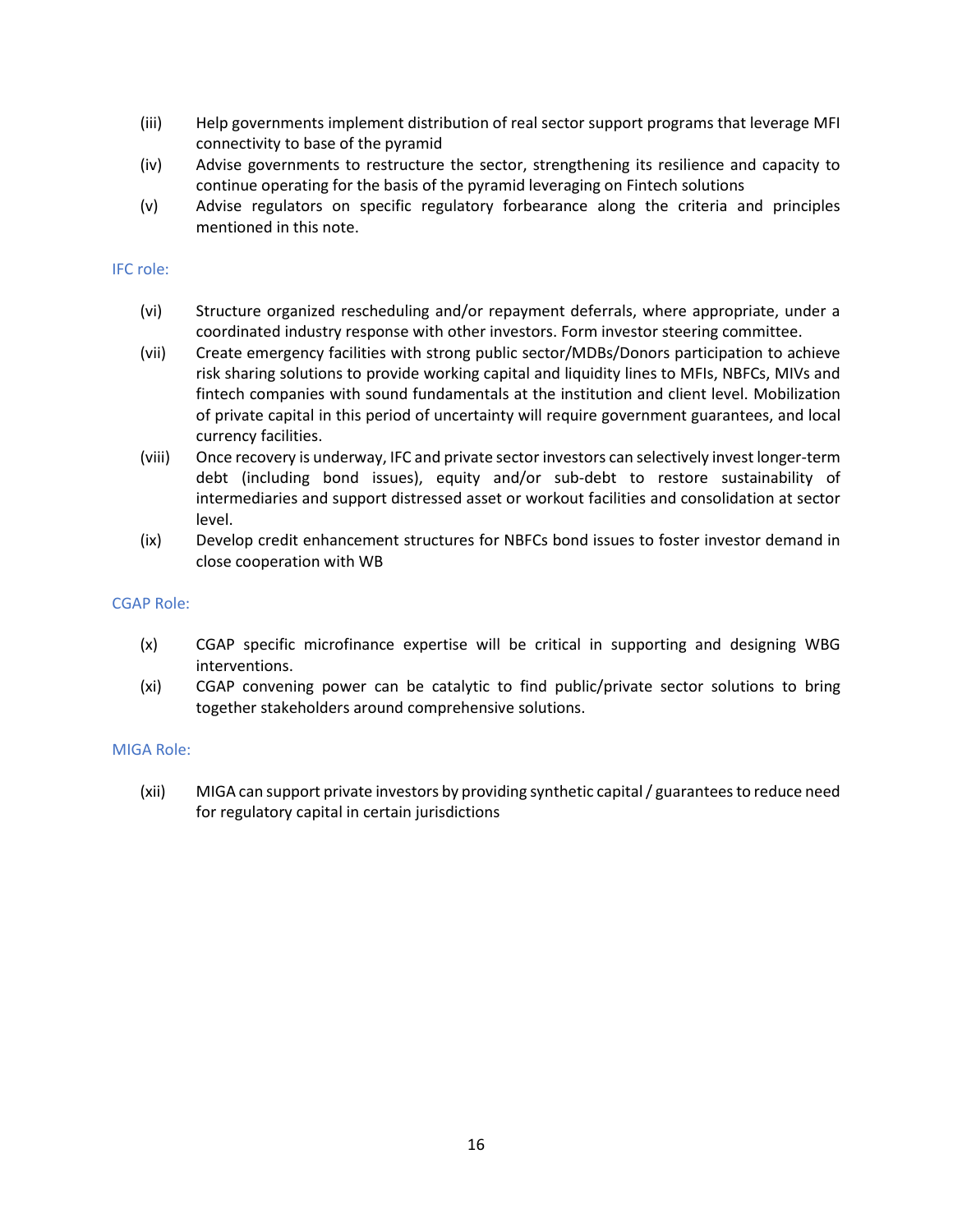#### **Annex 6: Summary of Existing Country Support Programs**

Since the onset of the outbreak, the World Bank has been cataloguing policy actions that have been announced in support of SMEs. The list of actions is not exhaustive and continues to be updated as further responses are announced. It also does not contain systematic information on their monetary value or other metrics that would allow an assessment of their magnitude. Still, with some [895 actions](https://dataviz.worldbank.org/views/SME-COVID19/Overview?:embed=y&:isGuestRedirectFromVizportal=y&:display_count=n&:showAppBanner=false&:origin=viz_share_link&:showVizHome=n)  [taken in 120 countries around the world](https://dataviz.worldbank.org/views/SME-COVID19/Overview?:embed=y&:isGuestRedirectFromVizportal=y&:display_count=n&:showAppBanner=false&:origin=viz_share_link&:showVizHome=n) (Figure A3.1), we can already identify important differences in how countries are reacting to the crisis—and make some suggestions for countries that are still crafting their policy response package.



**Figure A3.1: Firm-support measures adopted in recent weeks in response to COVID-19**

Source: World Bank Group, Map of SME-Support Measures in Response to COVID-19

*Notes: A total of 895 measures in 120 countries have been catalogued as of 23 April 2020. Employment support measures do not include those, such as unemployment insurance, that are directly targeted to workers.*

- **High-income countries have been quicker to announce actions.** About 80% of high-income countries have announced responses to the crisis, whereas only 32% among the lowest-income countries have taken actions.
- **Debt finance has been the most common instrument of choice.** Across all countries (Figure A3.2), debt finance support—new lending at concessional terms, payment deferrals, credit guarantees provided by governments, and central banks' actions to induce commercial banks to increase lending to SMEs, such as lowering capital requirements—is the most common (39% of all support actions). Employment support (24%) is also prevalent—through wage subsidies and transfers to the self-employed—and tax support (19%).
- **High-income countries have relied mostly on employment support measures, while lowerincome economies have primarily utilized debt finance and tax support** (figure 2b). The importance of employment support declines in line with a country's per capita income: while these measures account for nearly 40% of the overall support in high-income economies, their importance declines to less than 15% in low and lower middle-income countries. Conversely,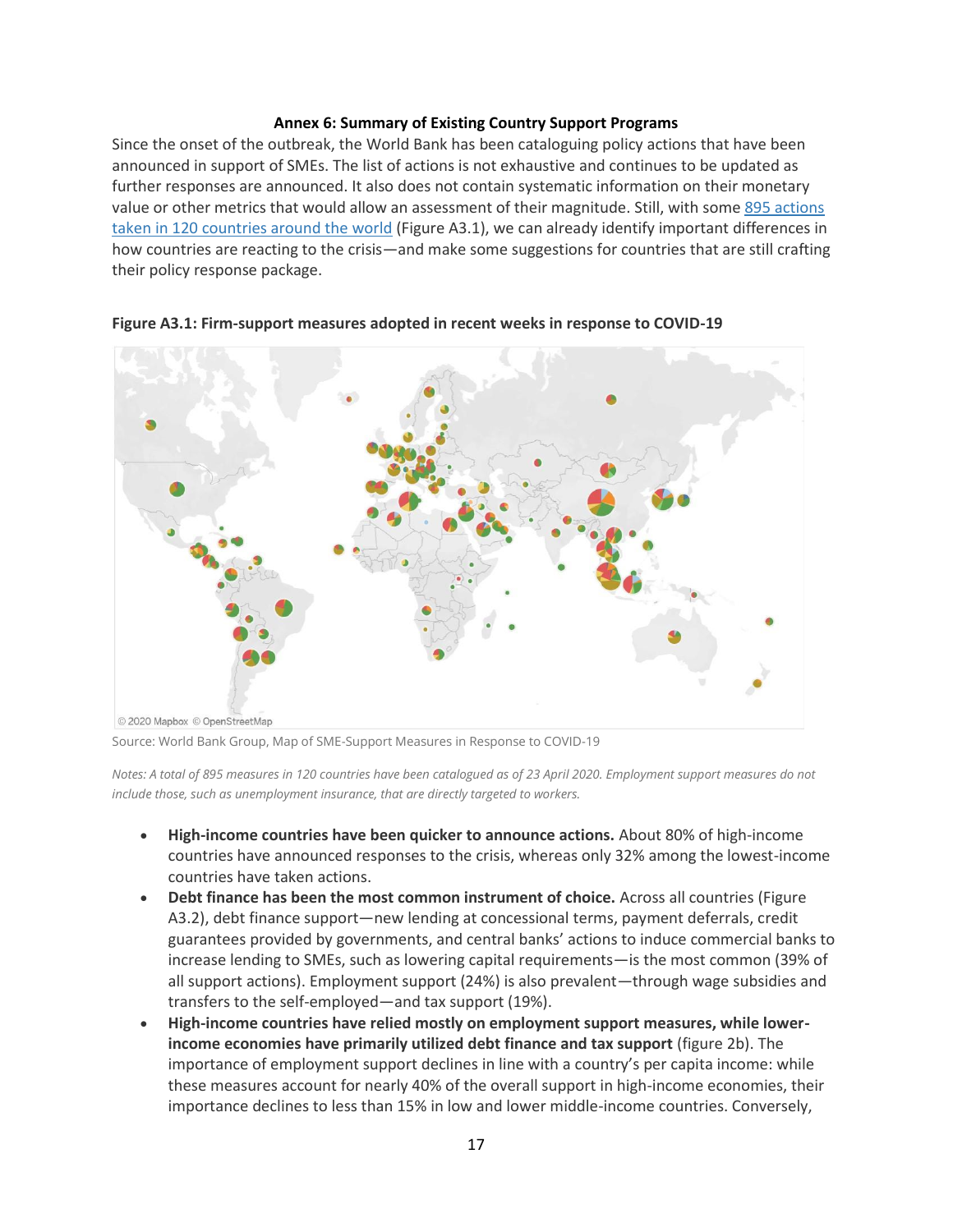poorer economies rely much more on debt and tax instruments—as much as 49% and 18%, respectively—among low-income countries.

# **Figure A3.: Type of SME Support**

(All countries and by country income level)



Source: World Bank Group, Map of SME-Support Measures in Response to COVID-19

*Notes: A total of 895 measures in 120 countries have been catalogued as of 23 April 2020. Employment support measures do not include those, such as unemployment insurance, that are directly targeted to workers. Country income levels are defined by quartiles of the distribution of 2018 gross national income per capita. Data come from the World Bank's World Development Indicators.*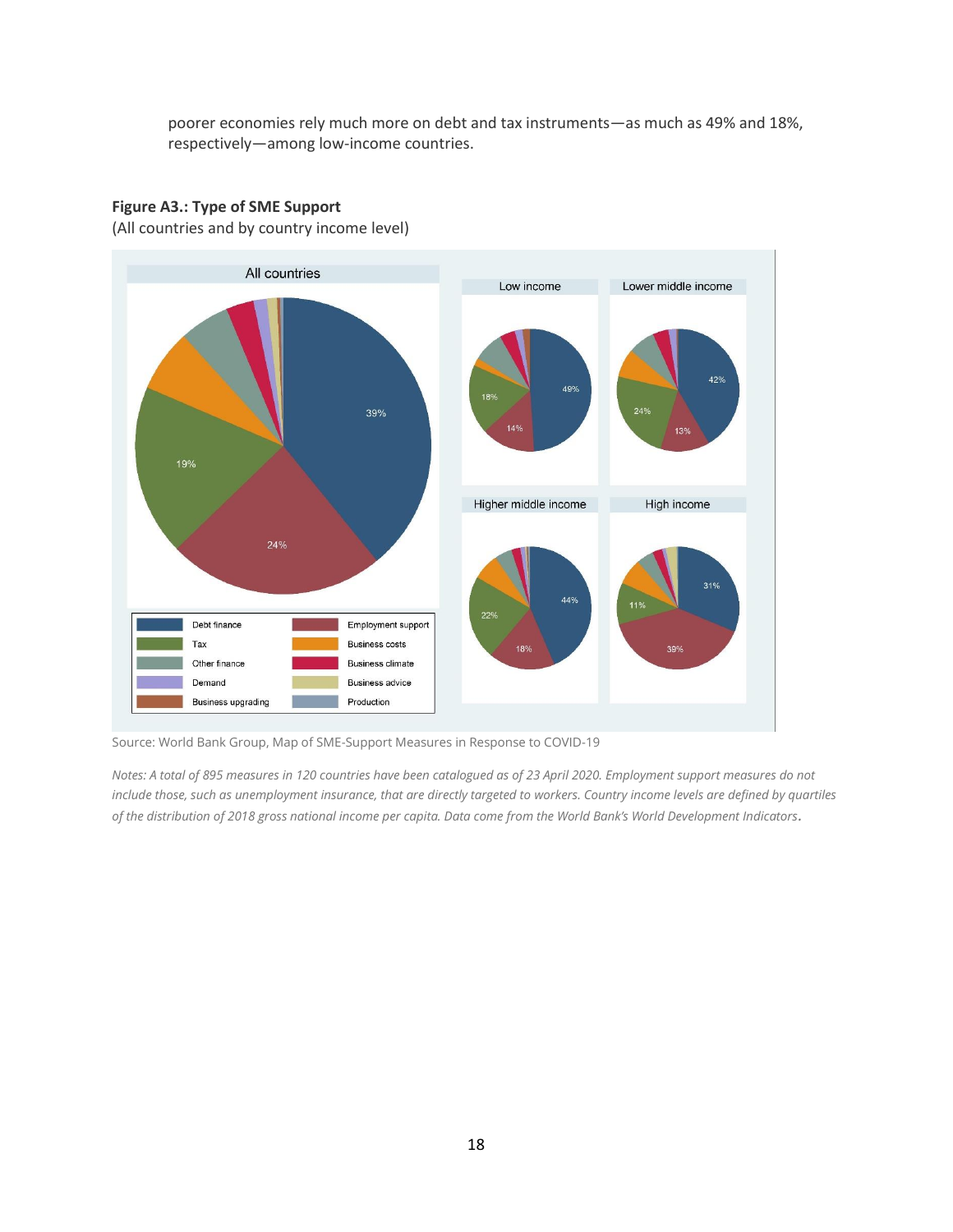# **Annex 7: Active and Pipeline SME-tagged Lending Projects (excluding IFC)**

# **(FY15-FY22)**

#### **ACTIVE PROJECTS PIPELINE**

| Lending type       | # projects | Commitments (USD mn) |
|--------------------|------------|----------------------|
| <b>BLEND</b>       | 24         | 2,149.6              |
| <b>IBRD</b>        | 64         | 9,270.0              |
| <b>IDA</b>         | 61         | 4,302.0              |
| <b>OTHER</b>       | 18         | 1,013.3              |
| <b>Grand Total</b> | 167        | 16,734.9             |

| Instrument type    | # projects | Commitments (USD mn) |
|--------------------|------------|----------------------|
| <b>DPF</b>         |            | 3,118.5              |
| <b>IPF</b>         | 154        | 12.453.4             |
| PforR              | 6          | 1.162.9              |
| <b>Grand Total</b> | 167        | 16.734.9             |

| # projects | Commitments (USD mn) | Region     | # projects | Commitments (USD mn) |
|------------|----------------------|------------|------------|----------------------|
| 60         | 4,793.3              | AFR        | 13         | 1,499.0              |
| 13         | 883.2                | EAP        |            | 398.0                |
| 25         | 1,935.2              | ECA        | 10         | 503.5                |
| 18         | 2,434.8              | <b>LCR</b> |            | 531.0                |
| 27         | 3,817.6              | <b>MNA</b> |            | 920.0                |
| 24         | 2,870.9              | <b>SAR</b> |            | 1,611.3              |
| 167        | 16,734.9             | <b>OTH</b> |            | 1.7                  |
|            |                      |            |            |                      |

|            |                      |                      |              | Commitments (USD mn)        |
|------------|----------------------|----------------------|--------------|-----------------------------|
| 24         | 2,149.6              | <b>BLEND</b>         | 4            | 395.0                       |
| 64         | 9,270.0              | <b>IBRD</b>          | 14           | 2,139.0                     |
| 61         | 4,302.0              | <b>IDA</b>           | 21           | 2,533.0                     |
| 18         | 1,013.3              | <b>OTHER</b>         |              | 397.5                       |
| 167        | 16,734.9             | <b>Grand Total</b>   | 46           | 5,464.4                     |
|            |                      |                      |              |                             |
| # projects | Commitments (USD mn) | Instrument type      | # projects   | <b>Commitments (USD mn)</b> |
|            | 3,118.5              | <b>DPF</b>           | 3            | 670.0                       |
| 154        | 12,453.4             | <b>IPF</b>           | 39           | 3,919.4                     |
| 6          | 1,162.9              | PforR                | 4            | 875.0                       |
| 167        | 16,734.9             | <b>Grand Total</b>   | 46           | 5,464.4                     |
|            |                      |                      |              |                             |
| # projects | Commitments (USD mn) | Region               | # projects   | Commitments (USD mn)        |
| 60         | 4,793.3              | AFR                  | 13           | 1,499.0                     |
| 13         | 883.2                | EAP                  | 5            | 398.0                       |
| 25         | 1,935.2              | <b>ECA</b>           | 10           | 503.5                       |
| 18         | 2,434.8              | <b>LCR</b>           | 5            | 531.0                       |
| 27         | 3,817.6              | <b>MNA</b>           | 5            | 920.0                       |
|            | # projects           | Commitments (USD mn) | Lending type | # projects                  |

**Grand Total 46 5,464.4**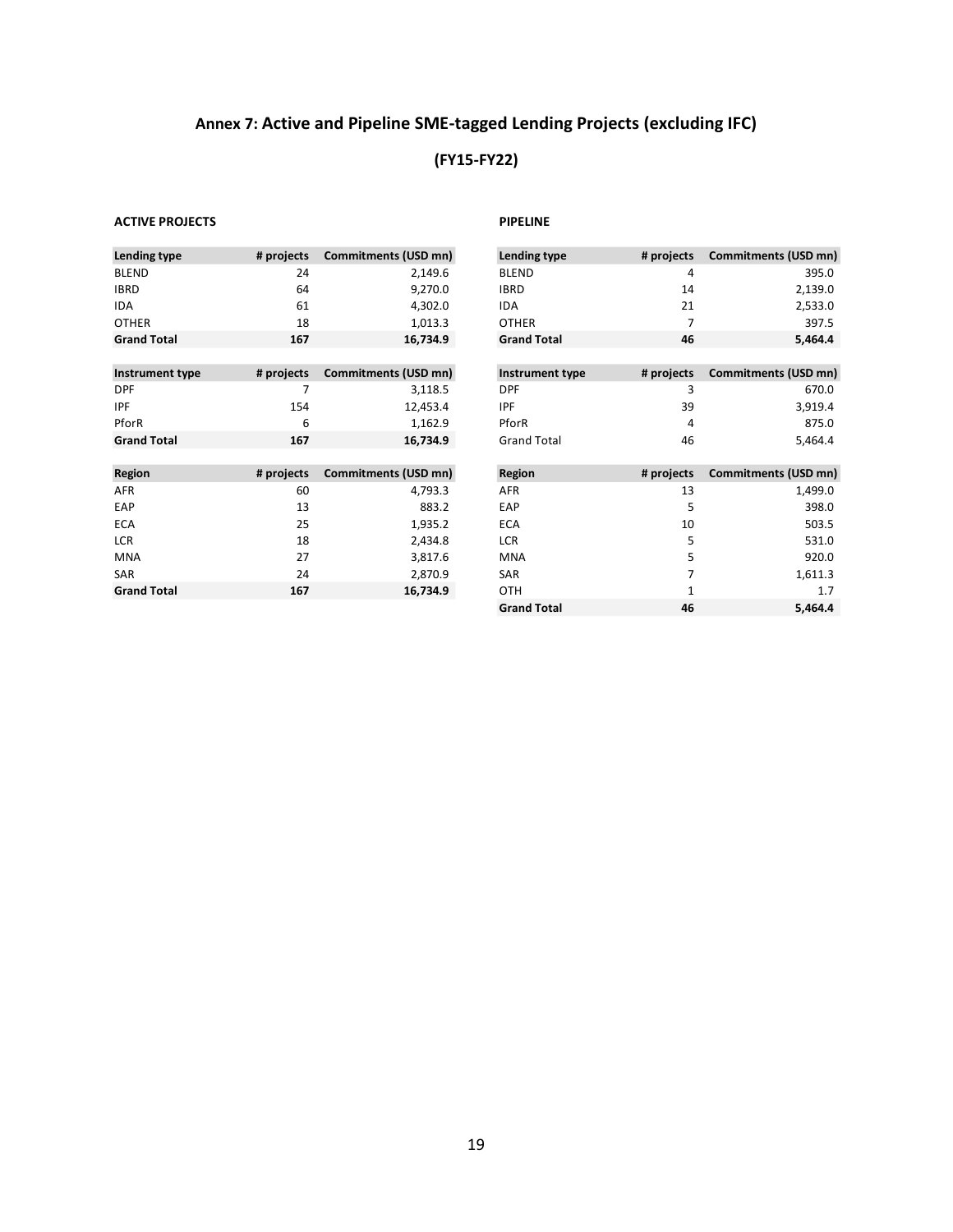## **Annex 8: Lessons from Previous Crises**

Evidence from previous crises shows that effects are heterogeneous across sectors; Facilitating access to capital is important, particularly for the retail sector, which employs a large share of the population through SMEs in developing countries; Technological diversification may facilitate the capacity of firms to deal with these crises; The duration of the effects goes well beyond the end of the crises, particularly effects on employment and productivity that persist even after revenues and unemployment have recovered.

| Country: Crisis                                                        | Paper/Findings                                                                                                                                                                                                                                                                                                                                                                                                                                                                                                                                                                                                                                                                                                                                                                                                                                                                                                                                                                                                                                                                                                                                                                                                                                                                                                                                                                                                                                                                                                                                                                                                                                                                                                                                |  |  |  |
|------------------------------------------------------------------------|-----------------------------------------------------------------------------------------------------------------------------------------------------------------------------------------------------------------------------------------------------------------------------------------------------------------------------------------------------------------------------------------------------------------------------------------------------------------------------------------------------------------------------------------------------------------------------------------------------------------------------------------------------------------------------------------------------------------------------------------------------------------------------------------------------------------------------------------------------------------------------------------------------------------------------------------------------------------------------------------------------------------------------------------------------------------------------------------------------------------------------------------------------------------------------------------------------------------------------------------------------------------------------------------------------------------------------------------------------------------------------------------------------------------------------------------------------------------------------------------------------------------------------------------------------------------------------------------------------------------------------------------------------------------------------------------------------------------------------------------------|--|--|--|
| China: Impact COVID-19 on<br><b>SMEs</b>                               | Bouey (2020)<br>Businesses relying on physical space and shops, such as supermarkets,<br>traditional food markets, restaurants, car dealers, movie theaters, gyms,<br>and bars, suffered significant losses<br>Local neighborhood markets (convenience stores), Online retail shops<br>$\bullet$<br>with apps built into social media were popular, as were such recent<br>innovations as human-free markets and vending machines.<br>As (some) regions go to complete shutdown a mechanism needs to be<br>designed to define what are the activities that will get priority to be<br>reopened.<br>Dai, R., Hu, J., and Zhang X. (2020); Zhang, X. and Wang, R. (2020)<br>The Enterprise Survey for Innovation and Entrepreneurship in China<br>(ESIEC) launched a survey on the "condition of micro, small and<br>medium-sized enterprises (SMEs) amidst the coronavirus outbreak."<br>80 percent of surveyed firms had not resumed operations at the time of<br>$\bullet$<br>the survey, February 10, 2020, and 40 percent could not determine a<br>timeframe for resumption;<br>50 percent and 61 percent, respectively, of the entrepreneurs interviewed<br>$\bullet$<br>consider that wages and rents represent the main costs of doing business.<br>20 percent of surveyed firms will be unable to last beyond a month on a<br>$\bullet$<br>cash flow basis, and 64 percent beyond three months, presenting a dire<br>picture for SME bankruptcies under an extended epidemic scenario;<br>Barriers to business operations vary along the supply chain, with<br>$\bullet$<br>upstream firms mainly affected by labor shortages, while downstream<br>firms face more serious challenges related to supply chains and consumer<br>demand. |  |  |  |
| Sri Lanka: Impact of 2004<br>Tsunami on microenterprises               | Mel, McKenzie, Woodruff (2014)<br>Lack of access to capital inhibits the recovery process;<br>$\bullet$<br>Firms receiving randomly allocated grants recover profit levels almost 2<br>$\bullet$<br>years before other damaged firms.<br>Access to capital is particularly important for the retail sector; the role of<br>$\bullet$<br>capital in recovery for manufacturing and services sectors may be limited<br>by disruptions in supply chains.<br>Business recovery is much slower than commonly assumed, underscoring<br>$\bullet$<br>the role targeted aid may play in hastening microenterprise recovery<br>following such disasters.                                                                                                                                                                                                                                                                                                                                                                                                                                                                                                                                                                                                                                                                                                                                                                                                                                                                                                                                                                                                                                                                                               |  |  |  |
| Japan: Impact of 2011 Great<br>East Japan Earthquake on<br><b>SMEs</b> | Kashiwagi (2019)<br>Capital subsidies were effective for the recovery of the performance of<br>SMEs in the retail sector.                                                                                                                                                                                                                                                                                                                                                                                                                                                                                                                                                                                                                                                                                                                                                                                                                                                                                                                                                                                                                                                                                                                                                                                                                                                                                                                                                                                                                                                                                                                                                                                                                     |  |  |  |

| Table A1. Summary of key findings related to epidemiological crisis, natural disasters, or financial crisis |  |  |  |
|-------------------------------------------------------------------------------------------------------------|--|--|--|
|                                                                                                             |  |  |  |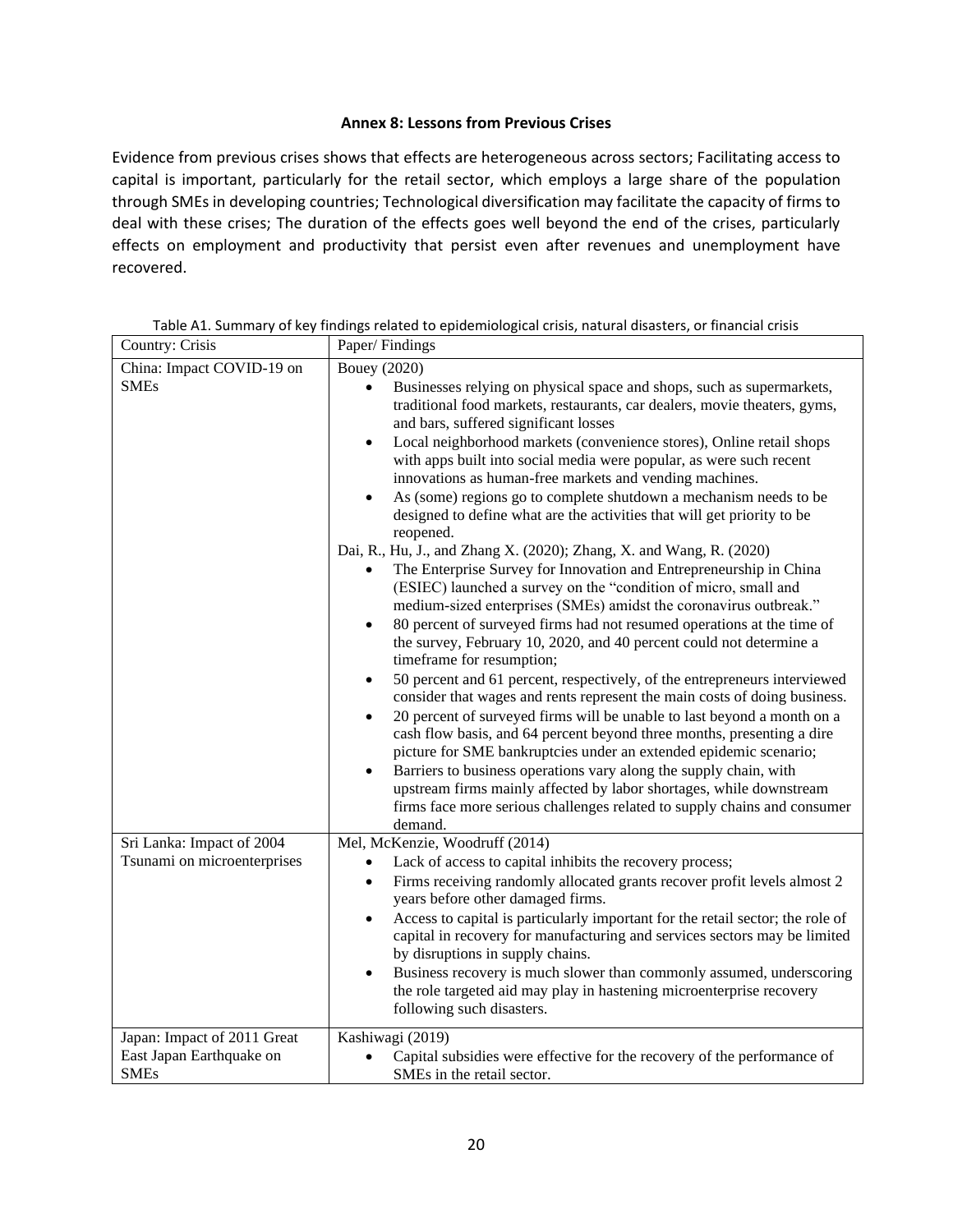|                                                                                                                   | However, in manufacturing and other service sectors, it finds no<br>$\bullet$<br>significant difference between the recovery of SMEs with and without the<br>subsidy.                                                                                                                                                                                                                                                                                                                                                                                                                                                                                                                                                                                                                                                                                                                                                                                                                                                                                                                     |
|-------------------------------------------------------------------------------------------------------------------|-------------------------------------------------------------------------------------------------------------------------------------------------------------------------------------------------------------------------------------------------------------------------------------------------------------------------------------------------------------------------------------------------------------------------------------------------------------------------------------------------------------------------------------------------------------------------------------------------------------------------------------------------------------------------------------------------------------------------------------------------------------------------------------------------------------------------------------------------------------------------------------------------------------------------------------------------------------------------------------------------------------------------------------------------------------------------------------------|
| US: Effects of 28 natural<br>disasters reported in the United<br>States in 2013 on firm<br>performance            | Hsu, Lee, Peng and Yi (2018)<br>Firms with factories located in states affected by natural disasters are<br>$\bullet$<br>much less profitable.<br>Firms with diversified technologies are significantly less subject to the<br>$\bullet$<br>impact of natural disasters, suggesting that technology diversity enhances<br>firms' sustainability                                                                                                                                                                                                                                                                                                                                                                                                                                                                                                                                                                                                                                                                                                                                           |
| US: economic downturns<br>during 1976-2013                                                                        | Moreira (2016):<br>Businesses born in downturns start on a smaller scale and remain smaller<br>over their entire lifecycle                                                                                                                                                                                                                                                                                                                                                                                                                                                                                                                                                                                                                                                                                                                                                                                                                                                                                                                                                                |
| Mexico: 2008 global financial<br>crisis                                                                           | Bruhn (2016):<br>Government program to provide wage subsidies to firms who keep their<br>workers<br>Employment recovered faster in eligible industries than in ineligible<br>industries                                                                                                                                                                                                                                                                                                                                                                                                                                                                                                                                                                                                                                                                                                                                                                                                                                                                                                   |
| Brazil, Chile, Ecuador and<br>Mexico: effects of the 2008<br>global financial crisis 2008 on<br>workers and firms | Fernandes and Silva (2020/Manuscript)<br>The duration of the effects goes well beyond the end of the crises. It<br>$\bullet$<br>includes effects on revenues that eventually disappear. But it also<br>includes effects on employment and productivity that persist even after<br>revenues and unemployment have recovered.<br>Firms have different shocks. The loss depends on the shock (whose<br>$\bullet$<br>magnitude can be estimated), but also on the characteristics of firms.<br>Despite being a macro-shock, a big part of the responses should be at the<br>$\bullet$<br>micro-level (supporting directly firms and workers, compensating their<br>losses. This goes beyond providing access to credit).<br>Effects of firm dead of a crisis—even one that lasted much more than 3<br>$\bullet$<br>months such as the Global Financial Crisis—are relatively small. But<br>effects on productivity appear to be significant and with persistent effects.<br>Labor market flexibility appear to matter a lot for the nature of workers'<br>$\bullet$<br>and firms' adjustment. |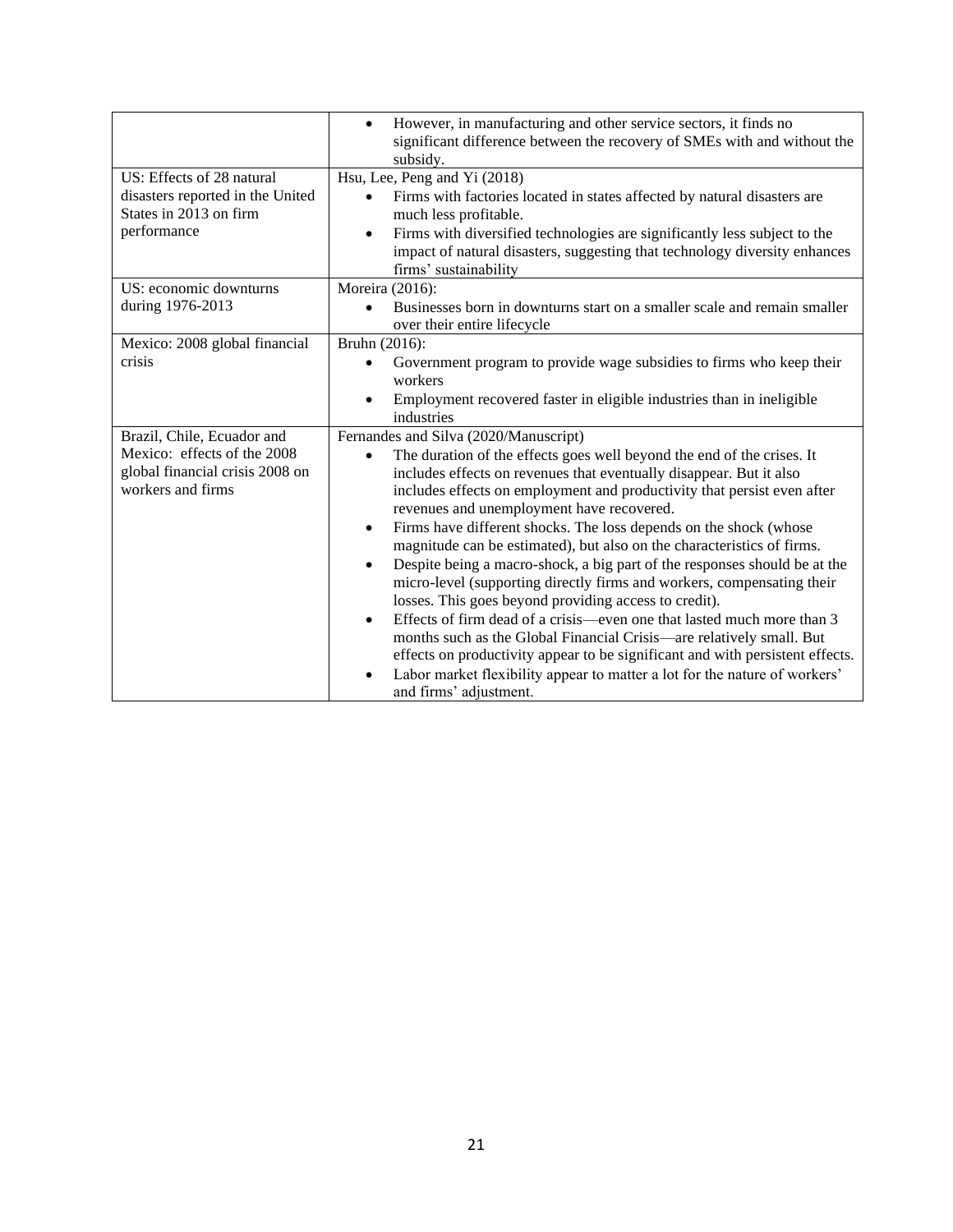# **Annex 9: Summary of WB Financial Sector potential interventions**

As the COVID-19 crisis continues to develop, the initial need for liquidity support will be followed by an overall need to restructure assets that are deteriorated, and intermediate efficiently to provide credit and capital to the real sector during the recovery phase. This will require strong financial institutions, insolvency regimes, crisis management frameworks, market liquidity and capital markets solutions, which would be articulated with a combination of instruments, including DPOs, IPFs with DLIs, P4Rs and TA in the following areas:

# • **Strengthening the resilience of the financial sector and its capacity to support the economy**

**(i) Regulatory reforms to support emergency measures and strengthen regulatory frameworks**: Some of the measures supported include institutional strengthening of insolvency regimes, both for corporates and households; enhancement of out of court debt restructuring mechanisms; strengthening of bank resolution and crisis management frameworks and safety nets (being currently considered for Brazil, Mozambique, South Africa, Tajikistan, Nigeria); selected prudential and liquidity measures (e.g. Mexico, Ethiopia); integrity measures particularly related to the expedient opening of bank accounts and delivery of social safety nets programs (e.g. CDD/KYC related; DRC, Egypt, Morocco, Djibouti); Supporting financial institutions restructuring and resolution; strengthening of financial safety nets.

**(ii) NPLs assessment and management.** With the effects of Covid-19, NPLs are expected to rise in many countries, especially in those that were badly hit by the GFC (while other countries already have large NPL levels prior to the crisis). Policy and regulatory advise by WB will be complemented by IFC DARP program, encompassing a wide array of activities:

- o Asset Quality Reviews (AQRs). Getting accurate information about banks' exposure to problem assets will be paramount in the next several months. Experience shows that officially reported asset quality indicators (including the NPL ratio) do not always fully reflect economic reality; this problem is expected to more prevalent since authorities will be forced to grant forbearance.
- $\circ$  Assessing the prudential regulatory framework to focus on identifying gaps in: (a) nonperforming asset (NPA) and forbearance definitions (BCBS or EBA), (b) prudential provisioning requirements, (c) write-off framework, (iv) granularity of regulatory reporting, and (d) NPL disclosure requirements in financial statements.
- $\circ$  Implementing effective workout of problem loans. Resolving NPLs is going to be more challenging going forward. It will require banks to be operationally ready to reclaim potentially large volumes of NPLs. This has important repercussions for banks' organizational set-up, staffing and information.

**(iii) Crisis Management, Bank resolution and Deposit insurance schemes strengthening**. Improving bank resolution and safety nets including capitalization of Deposit Insurance Schemes will be needed in many countries, and especially in those with more vulnerable financial sectors. IFC could complement providing solutions for distressed but potentially viable financial institutions including different types of instruments equity and subordinated debts, first tranche losses to facilitate new private capital injections etc.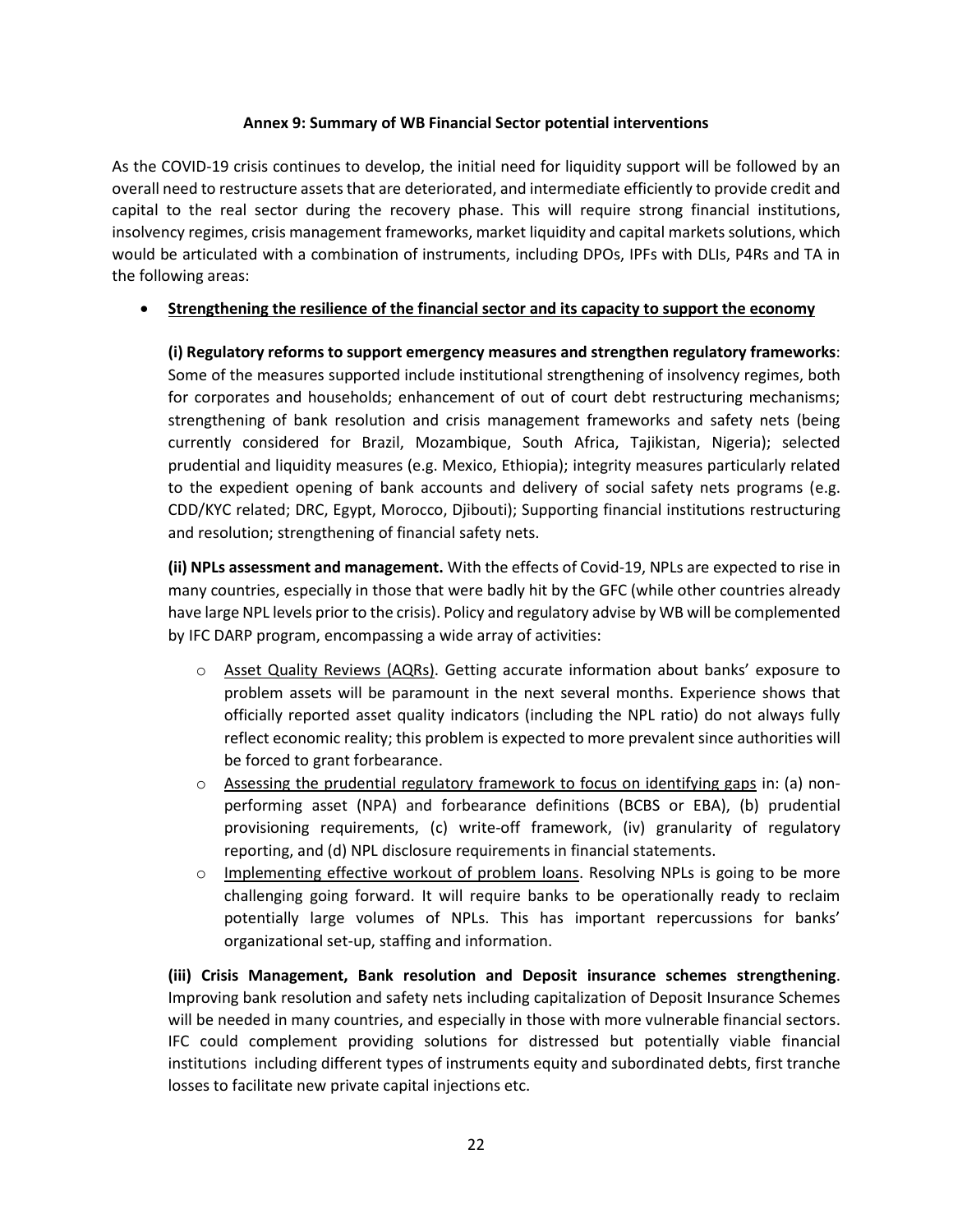**(iv) Develop E-KYCs, suptech, particularly for the medium term.** The WB can support legal and regulatory reforms to ensure effective implementation of the eKYC registry in compliance with AML/CFT and personal data protection requirements. In addition, the WB could help identify the deficiencies and shortcomings of the existing prudential and financial reporting system to enhance Data Governance in supervisory authorities; identify the need for implementation of SupTech solutions for data collection, data analytics and data dissemination; assess the need and opportunity to implement advanced SupTech solutions.

## • **Liquidity Support and SME Access to Finance**

**(i) Liquidity support through lines of credit.** The WB supports government mobilization of funding, including through SOBs and SOFIs to support SME finance. This funding should be based on clear eligibility criteria through second-tier lending to crowd in private lenders. Targeting specific segments and sectors that are not served by the private sector will be particularly important, as it will be to ensure full coordination and additionality with IFC lines of Credit.

**(ii) Partial Credit Guarantee Schemes –** Support is also provided to firms via enhanced terms and conditions for guarantees to incentivize financial intermediaries to provide credit to SMEs, especially in those countries where credit risk is (perceived) high. Some measures which can be swiftly adopted include increasing the total guarantee volume capacity of the guarantee fund as well as increasing the maximum guarantee volumes per beneficiary. Countries may also increase the proportion of a loan that can be covered by a guarantee, reduce or waive the processing fees associated with these guarantees, expand the scope of guarantee programs to previously uncovered sectors and extend the repayment period of guaranteed loans.

**(iii) Early Stage Innovation Finance.** In exceptional circumstances, governments could inject equity into firms directly though publicly funded venture capital companies and funds, or indirectly through loss sharing mechanisms and other forms of leveraged funding. This may be particularly relevant in the 'recovery' phase of the crisis.

**(iv) Using Fintech Solutions to Provider Greater Liquidity to SME.** Supporting the public sector in the creation of digital platforms that allow invoices and accounts receivable to be used and traded as the basis for factoring and reverse factoring. Crowdfunding is also being used to rapidly coordinate community responses to Covid-19 in a number of countries including Indonesia, South Africa and Kenya. Making full use of the fintech solutions available to enhance access to finance will also require 3 critical reforms to the payments framework in many countries: (i) simplification of customer due diligence (CDD) procedures for account opening**;** (ii) allowing NBFIs to provide payment services to individuals and MSMEs; and (iii) allowing banks to engage third party service providers to service their individual and MSME clients**.** 

**(iv) Leveraging Data to Support Firms during the recovery phase.** To ensure that access to finance is not inhibited during the recovery phase of the crisis, the WB may need to support regulators to implement and enforce policies to report full file credit information to credit reporting service providers (CRSPs) during COVID-19, with the necessary safeguards (including flags or codes for loans under forbearance) to ensure minimal impact on SME credit histories and scores. In addition, promoting the adoption and usage of alternative data will increase the possibilities of SMEs (mainly informal) to access credit and recover from the crisis.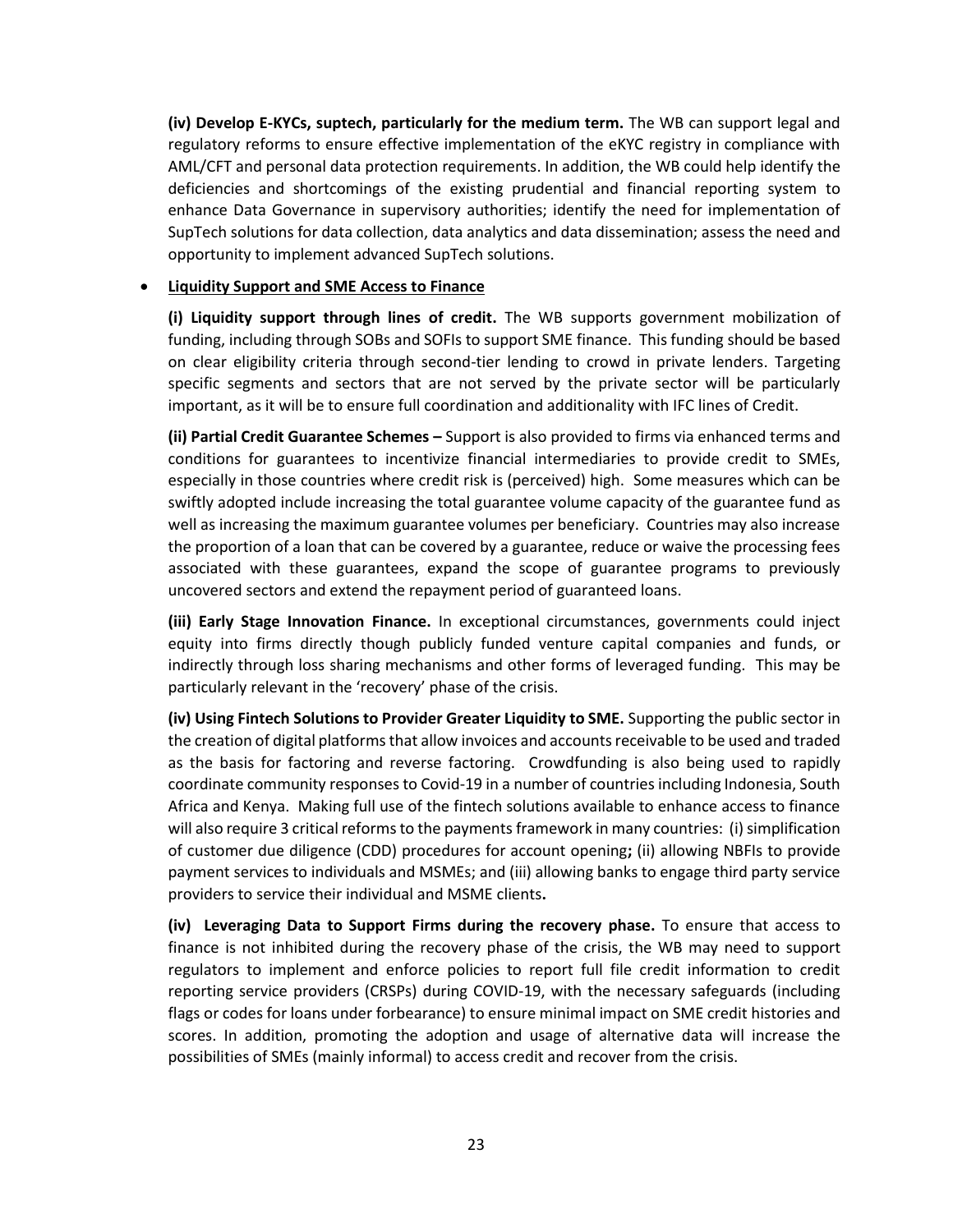**a. Capital markets functioning and solutions for financing by firms, Banks and NBFIs:** Capital markets can play a critical role in mobilizing financing for firms and supporting debt reprofiling. The World Bank Group can provide support in two main fronts:

### **(i) Instruments to facilitate access to capital markets.**

- **a.** *Credit enhancements to Firms, Banks and/or NBFIs*: WBG can support firms on debt financing or refinancing via capital markets by providing partial credit guarantees through governments. Capital markets solutions can provide de-risking schemes enabling to tap institutional investors via bond issuances by firms, banks and/or NBFIs or via debt funds;
- **b.** *Lines of credit for short-term debt servicing or collateral financing*: WB lines of credit can support liquidity needs for interest payments of capital market instruments such as Bonds during initial years. Lines of credit can also support financing of collateral for new collateralized Bond issuances.

**(ii) Strengthen the functioning of debt markets**: the WBG can support countries (Central Banks, Debt Management Offices and Securities Regulators) regain and strengthen operations of domestic capital markets, especially local currency debt markets. Concretely:

- a. *Money Markets*: a proper functioning money markets provides the foundations for wellfunctioning capital markets. The WB can support authorities on their effort to address preexistent bottlenecks such as lack of solid repo market frameworks as well as issues around liquidity management.
- b. *Public Debt Market*: the government debt market lies at the heart of domestic capital markets and policy makers need to ensure this market is back to "normal" (pre-CODIV) to provide the necessary enabling environment for issuance and trading of a wider range of asset classes including corporate debt, and asset backed securities. Debt managers are likely to have to implement necessary emergency measures in the short term to ensure adequate funding and a minimal level of functioning in the primary and secondary markets. Once this episode has passed, debt managers will need to intensify efforts to normalize the government debt market.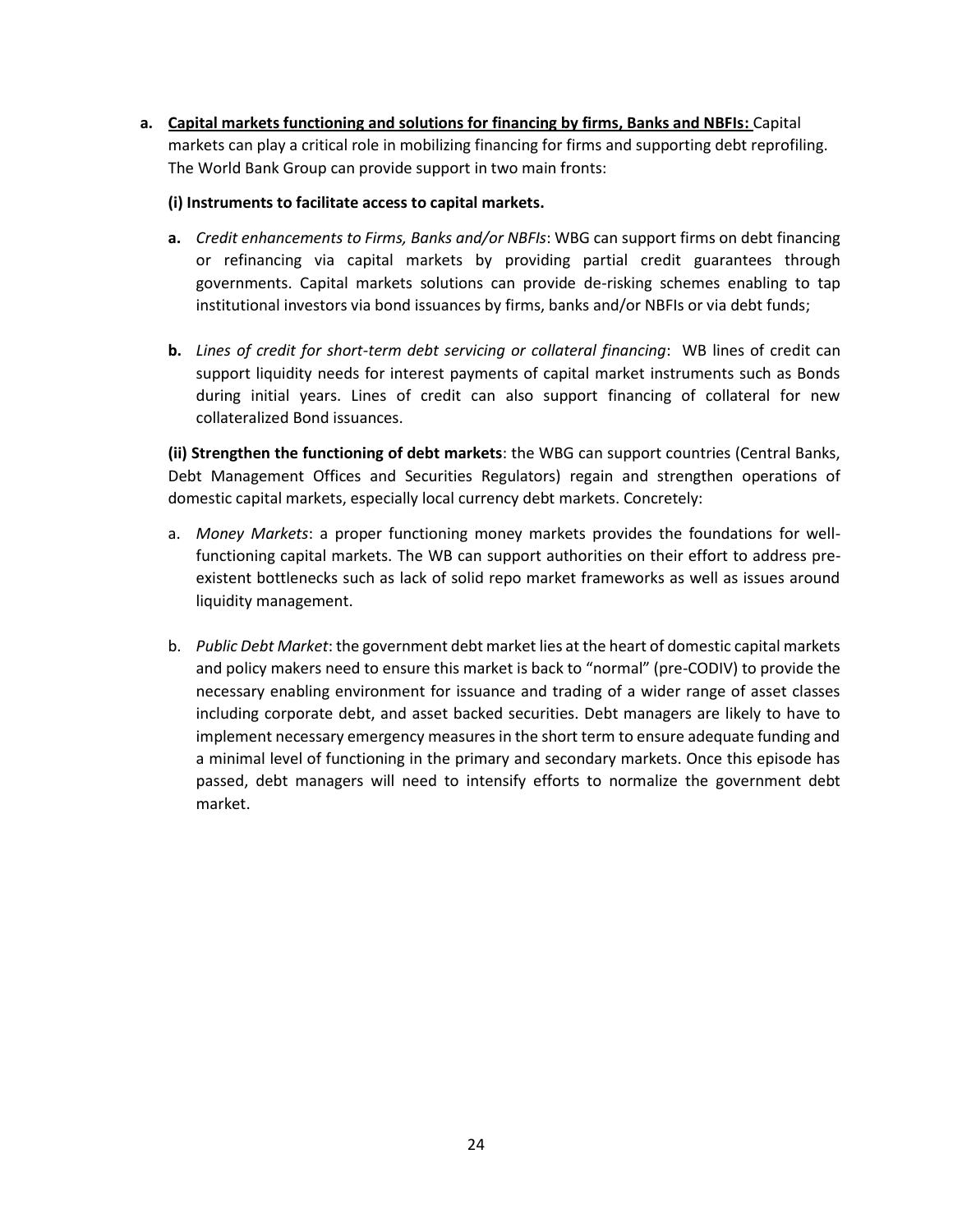#### **Annex 10: Borrower's regulatory relief measures**

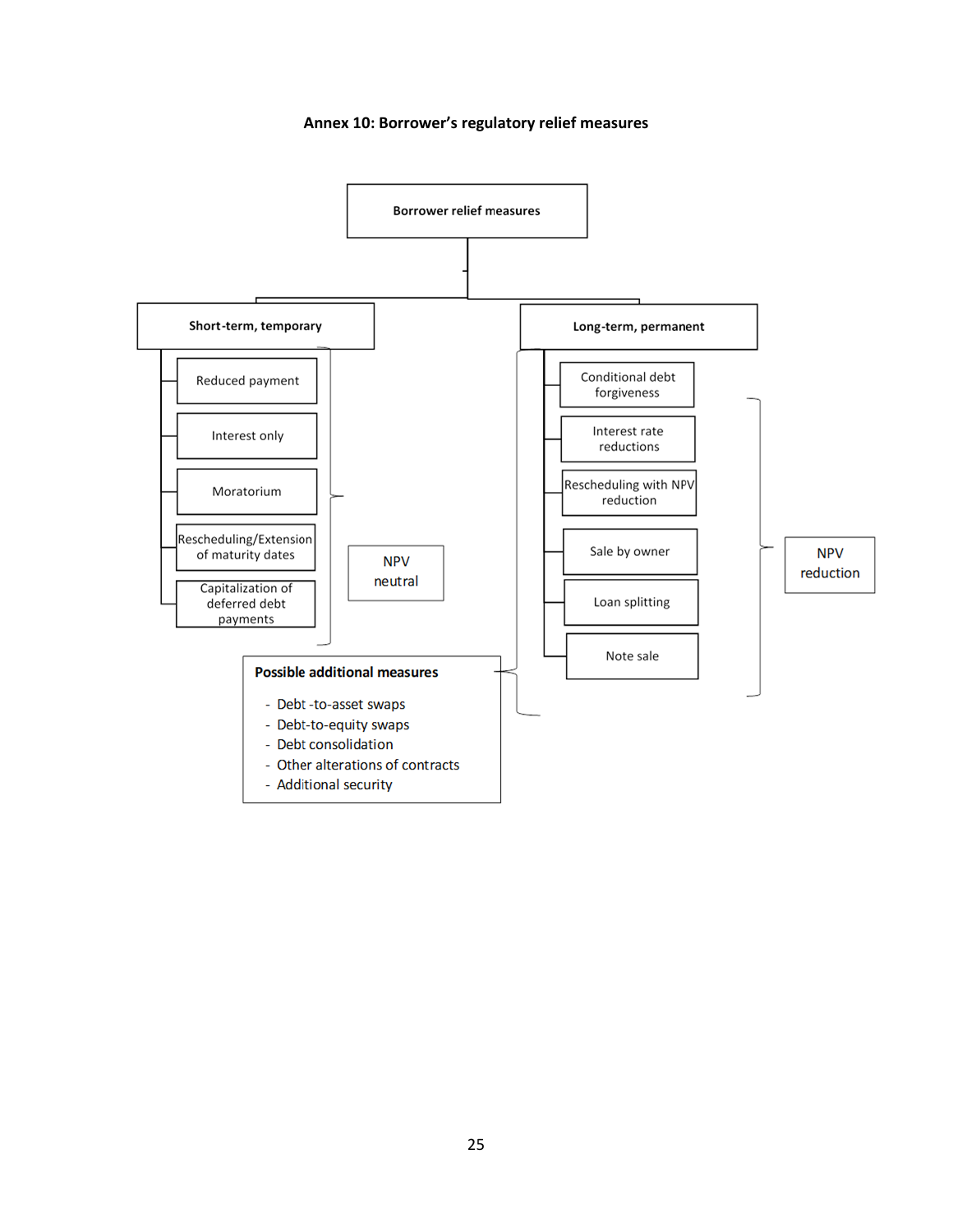### **Annex 11: Support to resolution of Systemically Important Financial Institutions (SIFIs)**

While the ultimate impact on Financial institutions may not be permeating immediately as losses will manifest themselves only in next months depending on pre-existing vulnerabilities, extent of the impact, and the effectiveness of government interventions for COVID-19, a pro-active engagement of the WBG with the Governments who request it would be warranted especially in countries with pre-existing vulnerabilities. Such engagement would need to be considered very carefully, given the potential conflict of interest (CoI), and it will need to be done sequentially, starting with a WB engagement based on the content detailed in annexes 8 and 9.

After that, the WBG could leverage financing, advice, and mobilization capabilities to provide complementary and mutually reinforcing interventions which, depending on the conditions on each country, could involve solutions to optimize the use of public resources to crowd-in private sector, leveraging risk sharing facilities.

Subject to the caveats mentioned above in terms of CoI, a WBG integrated option that could be contemplated (though each institution could play the same role separately), would be through the use of existent or new Strategic Investment Funds (SIF), in which case:

#### **Government:**

- (i) Could create, or re-activate if an existing fund exists already, a Strategic Investment Fund (SIF) to house Governments stakes in recapitalized systemic financial institutions;
- (ii) Set the governance and decision-making structure of the Fund;
- (iii) Provide, if needed, de-risking tools (for example FX risk) to encourage participation in the recapitalization program

#### **WB:**

- (i) Advise the Government in the restructuring and recapitalization process;
- (ii) Provide policy and regulatory advice to the Government on the design and governance of the SIF;
- (iii) Provide financial support (if needed) to MoF to support the creation of a SIF

**IFC:** 

- (i) Could be a co-investor with the SIF in the private sector banks it invests in;
- (ii) Mobilize funds from other investors (DFIs, SWFs, private) to co-invest capital in the same entities
- (iii) Advisory support to the financial institutions that benefit from the investments for the restructuring of their balance sheet and/or operations to return to efficiency, performance and growth.

## **MIGA:**

(i) For countries rated BB- or above, MIGA can provide credit enhancement or guarantees to international lenders to provide commercial loans to such a Government-sponsored fund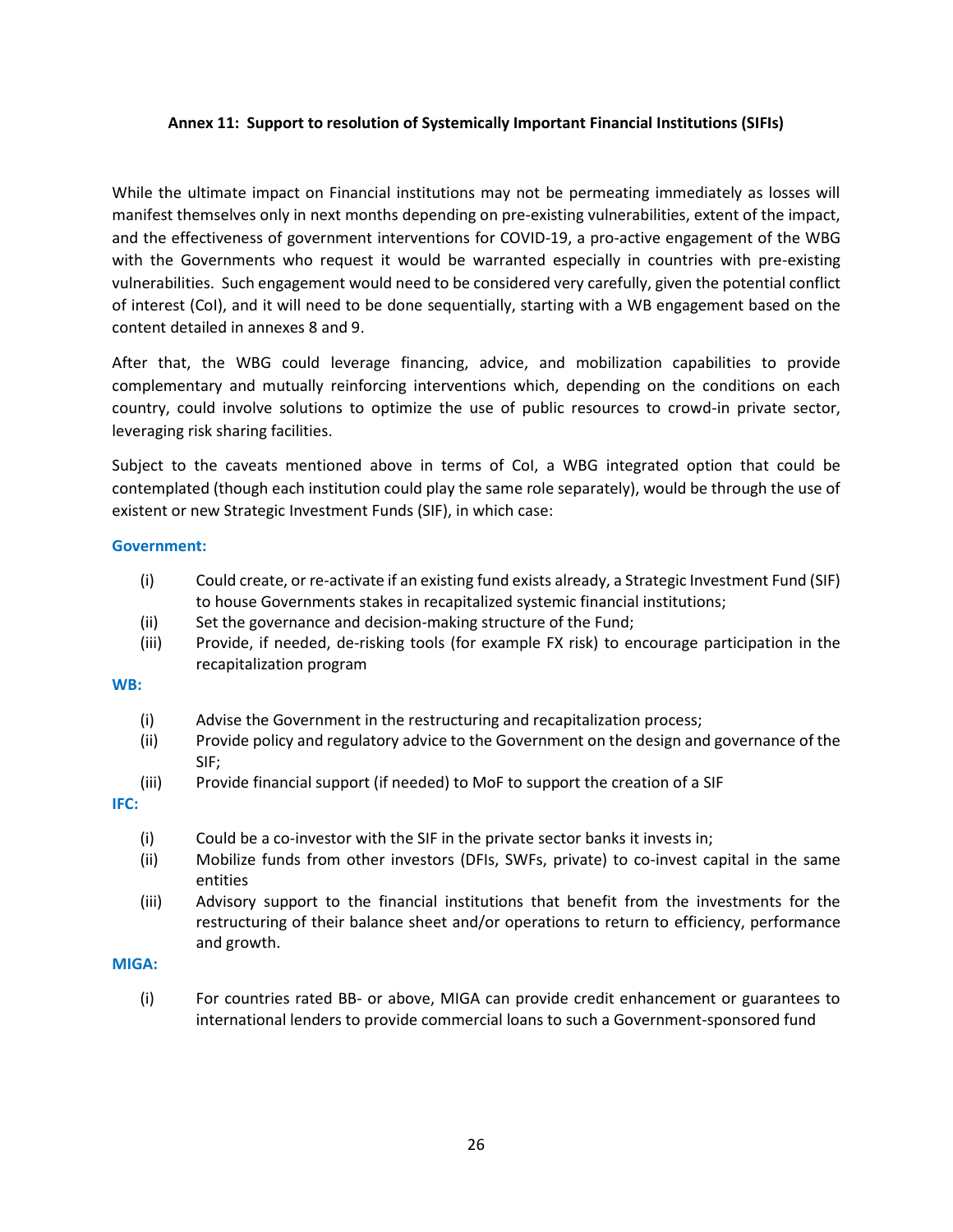#### **Annex 12: Support for Better Business Regulation**

During the COVID-19 outbreak, supporting the survival of viable, otherwise healthy private sector firms, particularly SMEs, is vital. In addition to direct financial support, governments around the world are helping the businesses through **regulatory flexibility by temporarily eliminating or reducing the administrative cost on businesses**.

**A sound business environment will also be key for recovery,** particularly as the health crisis has quickly become an economic one. Many businesses will not make it through, so enabling the surviving ones to bounce back quickly and allowing "old" new firms to restart will be critical.

The World Bank Group has a sizable Business Regulation portfolio. Legal and regulatory changes are not costly, which is an important consideration for fiscally constrained governments. **Ongoing and pipeline business regulation programs are already incorporating or can incorporate the following elements that support both the outbreak and recovery phases:**

| AUSTRESS INCRUITEUR I OF LIONO<br>US\$ (million)<br># of projects |     |        |  |
|-------------------------------------------------------------------|-----|--------|--|
| World Bank                                                        | 140 | 21,391 |  |
| <b>IFC advisory</b>                                               | 47  |        |  |

Business Regulation Portfolio

- Investment climate reforms, particularly legal or policy changes, are supporting emergency budget support through DPLs as triggers or prior actions. This also includes reforms to support women's economic participation.
- Suspensions of regulatory requirements. Common measures include temporarily suspending or delaying tax and social security filings, waiving fees for government transactions such as licenses, registrations or permits, or automatically extending licenses and permits for the period of the emergency, among others. Emergency periods also allow for greater flexibility concerning licensing and regulation of key professionals such as medical staff.
- Wider data collection through business registers (without regulatory compliance obligations) will allow informal or semi-formal firms' easier access to fiscal and financial packages.
- Existing government platforms on business regulatory requirements (such as licensing or one-stop shop/OSS) can be used as information dissemination platforms for COVID-related business continuity measures as well as hygiene safety measures. They can also be leveraged to expand the provision of financial support programs—many OSS include commercial banks for payments.
- Business regulation programs with functioning interagency reform coordination mechanisms can be used to make sure the financial and regulatory measures are rolled out coherently during the outbreak. They can also help governments on re-opening during the recovery phase, e.g. gradually by sector; staggered opening hours, etc.
- Digitalization of Government-to-Business services will strengthen resilience for future disruption in services. Such platforms and integration of services also have the benefit of collecting and centralizing business data, which is key for business-related policy making.
- Doing Business advisory programs include insolvency, and can be used to implement reforms aimed at facilitating reorganization or rehabilitation particularly of SMEs which under normal circumstances would be viable.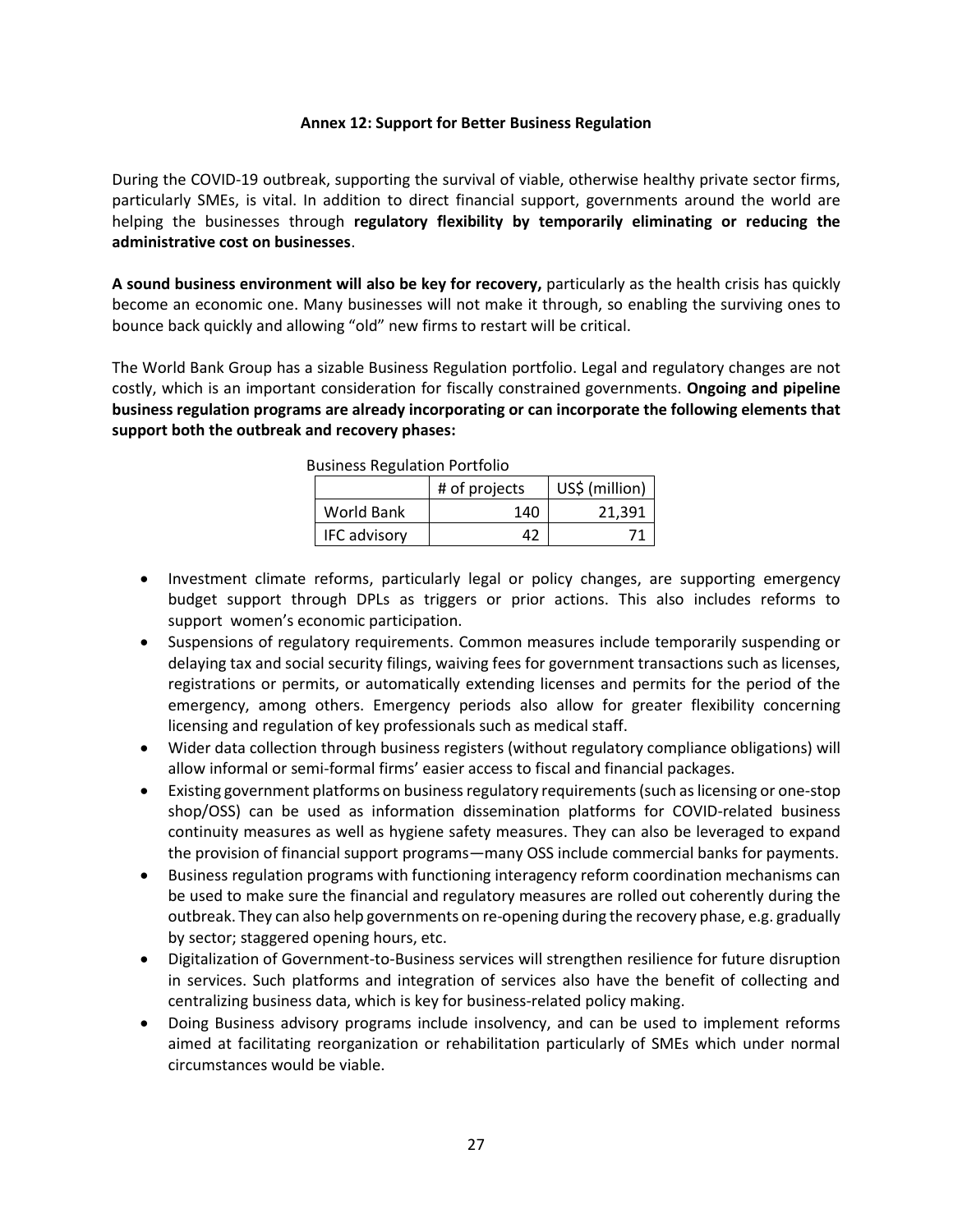# **Annex 13: Sectoral Programs: Tourism, Manufacturing and Agribusiness Value Chains**

**The impact of COVID-19 is spreading deeply into several value chains, some of which will continue to be most affected during the 'gradual opening' phase.** Many sectors have been hit-hard from tourism to manufacturing. In the case of tourism, in countries large and small, tourism value chains have now paused or stopped. The World Travel & Tourism Council (WTTC) advised on March 20, 1 million jobs are being lost in the sector every day<sup>[1]</sup>.

**The World Bank Group has a significant portfolio on sectoral programs for competitiveness** that could be adapted and refocused to support firms in those sectors during the initial lockdown and path to recovery in order to build resilience. Currently, 334 IBRD active projects are mapped to either of the following themes: tourism; manufacturing, agribusiness, value chain and competitiveness; and ICT/digital business (Table). Some projects are already being restructured and some examples are provided below under each theme. About 15 projects have an special economic zone/spatial focus. In particular, sectoral programs could be restructured towards: (i) supporting adaptation measures to COVID19 impacts, (ii) leveraging digital solutions , and (iii) building back better and strengthen resilience in those sectors. Where relevant active and pipeline projects can be revisited to redirect matching grants and financial support to upgrading (e.g. resilience) and adaption to sanitary needs (primarily during recovery), and repurposing to essential goods.

|                  |         | . .              |                 |              |                 |
|------------------|---------|------------------|-----------------|--------------|-----------------|
|                  | Tourism | Manufacturing    | Value Chain     | ICT (Digital | Total sectoral  |
|                  |         | and Agribusiness | Competitiveness | business)    | competitiveness |
|                  |         |                  |                 |              | programs        |
| <b>IBRD</b>      | 40      | 152              |                 | 142          | 334             |
| IFC <sup>*</sup> | 37      | 23               |                 |              | 60              |
|                  |         |                  |                 |              |                 |

## **Table: WBG Sectoral Competitiveness Programs (April 13, 2020)**

\*includes only EFI IFC AS, with 50% of allocation to those products

## **Some examples of WB restructuring tourism projects**

**Uganda CEDP Additional Finance** – project has been approved by the Board but waiting clearance in Ugandan Parliament. Uganda CEDP-AF may i) institute systematic intra-government coordination for improved tourism response and recovery actions, ii) conduct financial health audit of tourism operators, iii) develop clear health and sanitation certification program for tourism goods and services providers in readiness for recovery, iv) support targeted tourism marketing in specific source markets/,market segments through appointing Market Destination Representatives with performance-based contracts;

**Albania Project for Integrated Urban and Tourism Development** is currently being restructured to fast-track the development of municipal destination management partnerships that will be supported to hire consultants to establish a Tourism Response and Recovery Task Force (TTF) within each project municipality (anchored in the Mayor's office) for the following purposes: i) Create a database (inventory) of all tourism-related goods and service providers operating in and around the destination; ii) Communicate to this database all official and necessary protocols for containment and prevention of COVID-19 spread; iii) Collect information from this database on revenue and employment losses and maintain this as a live dashboard on a digital platform; iv)Collect and share with the database information from external sources on response and recovery strategies, sources of short term

<sup>[1]</sup> [https://www.wttc.org/about/media-centre/press-releases/press-releases/2020/lives-being-devastated-and](https://www.wttc.org/about/media-centre/press-releases/press-releases/2020/lives-being-devastated-and-one-million-jobs-a-day-being-lost-due-to-coronavirus-pandemic/)[one-million-jobs-a-day-being-lost-due-to-coronavirus-pandemic/](https://www.wttc.org/about/media-centre/press-releases/press-releases/2020/lives-being-devastated-and-one-million-jobs-a-day-being-lost-due-to-coronavirus-pandemic/)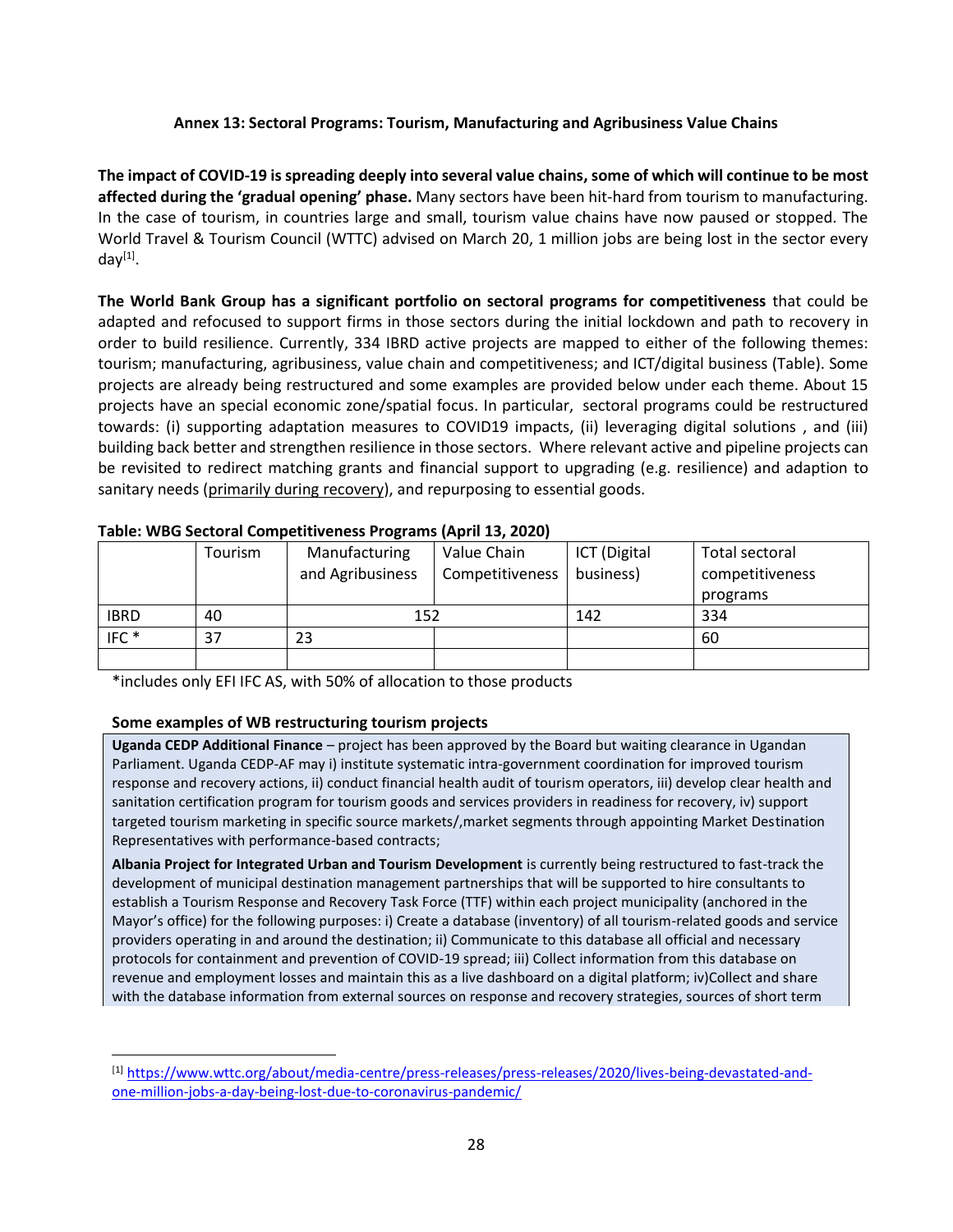finance or grants that may be available to stakeholders, access to on-line training or other supporting actions; v) Convene virtual (or other if appropriate) TTF meetings to prioritize requests for municipal/national actions;

**IFC Advisory in Cote d'Ivoire**: The program is supporting 20 SMEs in the tourism value chain. Program resources have been re-organized to now include a bespoke audit of each firm to determine their risk exposure and priority actions to survive this period of immediate stress, and be better placed to resume sales during the recovery. Each firm will receive a mentor and business coach to assist them with applying to various funds and schemes – as well as accessing training materials

#### **Digital Business example**

**Example: Nepal REED Digitization of Agribusiness and Food Supply (US\$1 million) under discussion:** This activity will (i**)** engage local SME intermediaries to support SMEs to create/increase their online presence; ii) build ICT delivery models for training and knowledge sharing on basic business skills and entrepreneurship support and iii) engage ICT service providers to help farmers/REs integrate ICT solutions to their production and operations (e.g. remote crop monitoring, greater 'no touch' marketing, etc.).

#### **VALUE CHAINS and RESILIENCE**

**Improve resilience of value chains by including a component on "Immediate Response Mechanism"** (typically with a nominal amount \$500K). This mechanism allows to repair or rebuild anything that the project had already done, typically public assets, and can be extended to help rebuild as well any lost private property in the value chains that the WB project is working with. After the event a Damage And Loss Assessment (DALA) is carried out, evaluating two components: i) lost revenue due to the event; ii) capital losses. This can be done in relative short term (after hurricane Matthew the DALA in Haiti was completed in 3 weeks).

**Box: example of a restructuring of a Project in Haiti.** The Haiti Business Development and Investment IDA grant (P123974) has reacted to the COVID19 emergency by modifying a tender originally for Fast Response Apparel to include Personal Protective Equipment (PPE). The \$1m tender will support two full package service providers (companies that coordinate the supply chain and manufacturing for apparel companies), to set up a logistics platform in Haiti that receives and cuts the materials, then send it to a network of more than 150 small home based workshops (so women can stitch from home, especially during COVID19), then collects, finishes, does the Quality Control and ships abroad (or in the case of PPE also sold to the Ministry of Health).

**Beyond government interventions and MDB assistance, large multinational corporations (MNCs) could also be called upon to support their suppliers.** MNCs have profited handsomely from offshoring production to developing countries. Yet apparel retailers do not pay for orders until they are shipped. This practice leaves suppliers vulnerable, holding the bill for orders that have been produced but were cancelled before being shipped. The crisis has led many retailers to withhold payment or ask for discounts. Some large retailers have publicly committed to maintaining their financial obligations, but survey evidence suggests that they have not all carried through. MNCs could be called on to make verifiable commitments to paying suppliers in full. In some cases, multinationals could also be approached to pay in advance for future orders with suppliers, to maintain long-term relationships, or to supply a line of credit to ensure their survival. Protecting value chains is in the interest of the MNCs to ensure production can be restarted when the crisis is over.